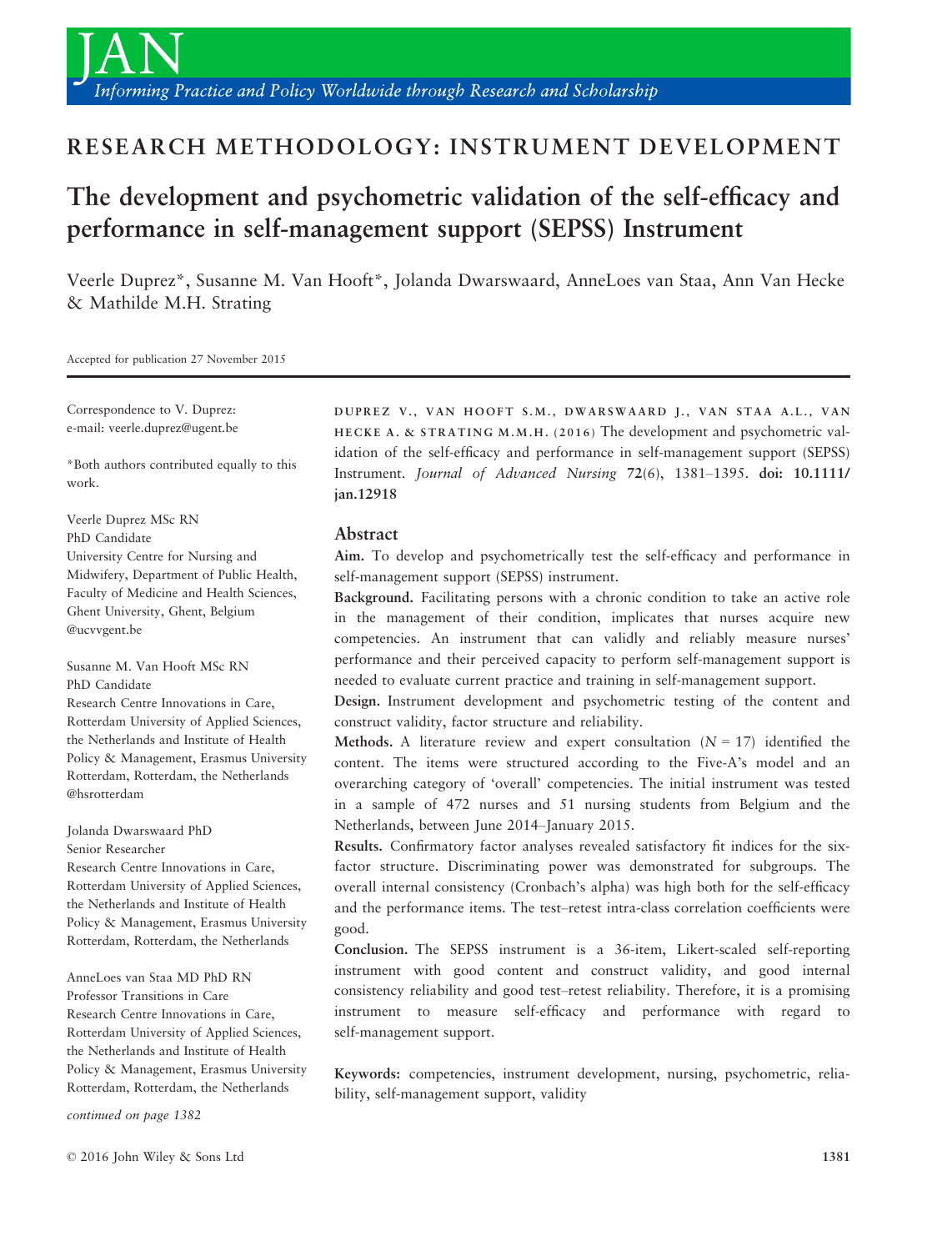Ann Van Hecke PhD RN Professor University Centre for Nursing and Midwifery, Department of Public Health, Faculty of Medicine and Health Sciences, Ghent University, Ghent, Belgium

Mathilde M.H. Strating PhD Assistant Professor Institute of Health Policy & Management, Erasmus University Rotterdam, Rotterdam, the Netherlands

## Introduction

Chronic conditions account for more than half of the global disease burden (WHO 2014). The steadily increasing prevalence of people with chronic conditions poses new challenges for patients, healthcare providers and healthcare systems all over the world (Alwan et al. 2010, WHO 2014). The provision of self-management support (SMS) is internationally recognized as a core component of chronic care (Wagner et al. 2001, Nolte & McKee 2008, WHO 2014). Self-management can be defined as: 'the individual's ability to manage symptoms, treatment, physical and psychosocial consequences and life style changes inherent in living with a chronic condition and to affect the cognitive, behavioural and emotional responses necessary to maintain a satisfactory quality of life. Thus, a dynamic and continuous process of self-regulation is established' (Barlow et al. 2002, p. 178). This definition would imply that patients are expected to take an active role in their treatment, for which they will need specific competencies. To support their patients' self-management, healthcare providers as well must assume a new role and acquire new competencies. In many countries, nurses are the ones who provide SMS (Alleyne et al. 2011). This new role, however, is not easily integrated in practice (Wilson et al. 2006, Hibbard et al. 2010, Elissen et al. 2013). Self-management support is based on a partnership between patients and nurses, which requires nurses to drop the nurse-expert role (Thorne et al. 2000, Hook 2006, McDonald et al. 2008) and expressions of control inpatient interactions (Lawn et al. 2013). Selfmanagement support demands a set of competencies on educational, supportive and communicational level in all phases of the support process (Nolte & McKee 2008, Alleyne et al. 2011, Elissen et al. 2013). One of the leading models in organizing the process of SMS is the Five A's model describing five key activities (Assess, Advise, Agree,

## Why is this instrument needed?

- To support their patients' self-management, nurses must assume a new role and acquire new competencies.
- A valid and reliable instrument is needed to measure the current practice, the educational needs and the effectiveness of training in self-management support.
- So far no attention has been given to the assessment of nurses' self-efficacy, which is a strong predictor of behaviour, in the context of self-management support.

## What are the key findings?

- Competencies acquired for self-management support can be categorized according to the phases of the Five A's model, but also a sixth overarching category of competencies was identified, including, for example, partnership.
- The Self-Efficacy and Performance in Self-management Support instrument has good content and construct validity, and good internal consistency reliability.

## How should the findings be used to influence practice and education?

- The Self-Efficacy and Performance in Self-management Support instrument is suitable to measure nurses' self-efficacy and performance with regard to self-management support.
- The self-reported results should serve as an outcome measure of self-management support practices in clinical and research settings, to identify educational needs and to evaluate personal growth.

Assist and Arrange) (Glasgow et al. 2003). This model provides a framework for professional behaviour in SMS and thereby facilitates the necessary steps in the provision of SMS. In the Assess phase, nurses must be capable of not only exploring patients' beliefs and motivation about living with the chronic condition but also of personalizing the support offered (Glasgow et al. 2006, Lawn et al. 2009). In the Advise phase, providing information about the disease and its symptoms is an important feature. Education is a precondition for informed decision-making – and consequently for self-management as well (Udlis 2011). The Agree phase requires skills for collaborative goal setting, during which process the nurse and patient together must agree on the goals to aim for, guided by previous positive experiences (Stacey et al. 2008, Schulman-Green et al. 2012). In the Assist phase, nurses need competencies to enable patients adapt their daily activities, which may include stimulating patients to seek professional help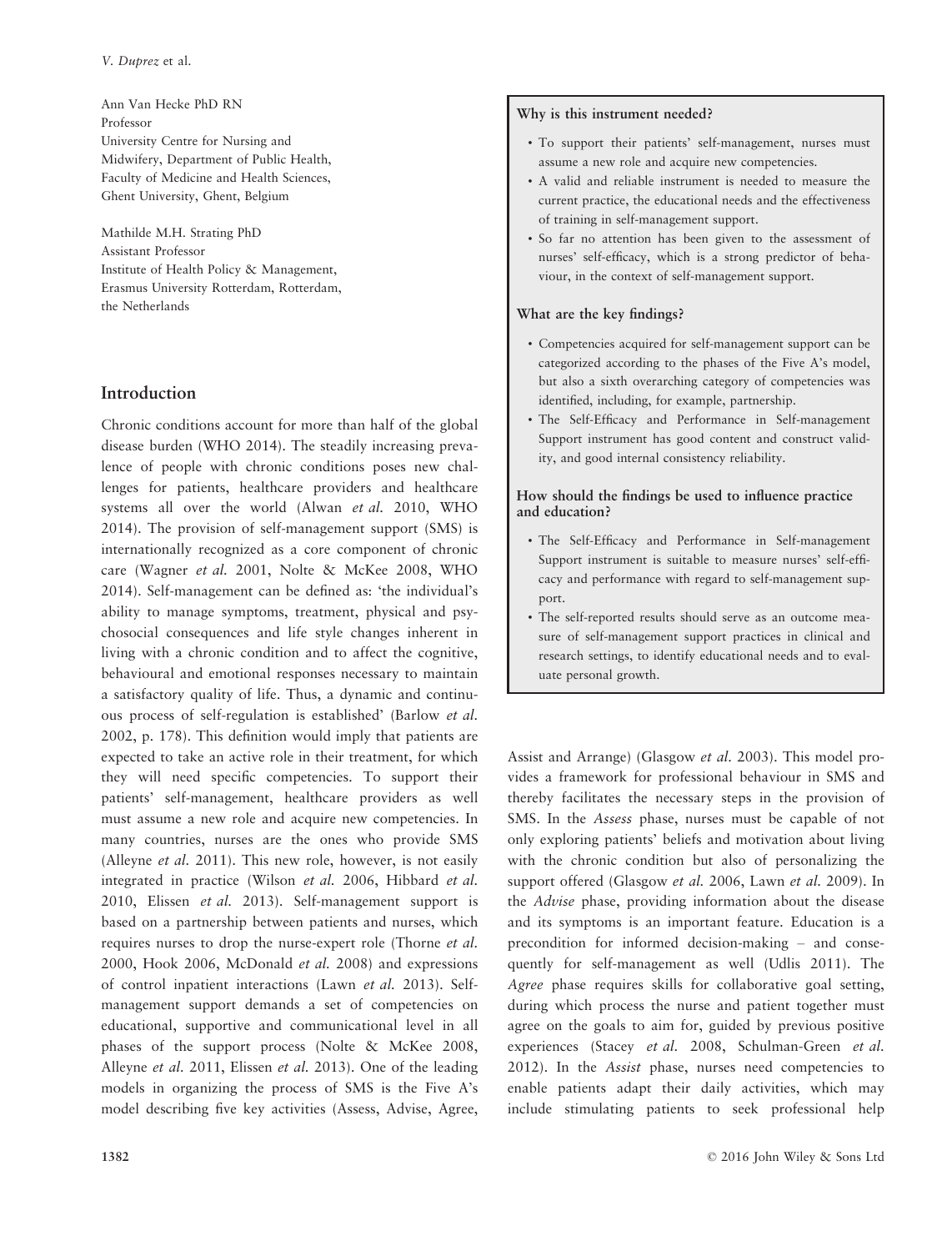(Schulman-Green et al. 2012, Dwarswaard et al. 2015). The Arrange phase refers to organizing follow-up care. Selfmanagement support is a multidisciplinary approach which relies on effective information sharing and effective coordination of care (Pols 2009). Importantly, arrangements must be made to evaluate the progress in goal achievement (Glasgow et al. 2003). In addition, nurses need to possess overall competencies for a partnership attitude in each phase of the support process. This includes respecting patients' autonomy in shared decision-making, building a sustainable partnership and being able to reflect on one's own actions and recognize ethical dilemmas (Hostick & McClelland 2002, Pols 2009, Sandman et al. 2012, Kayser et al. 2014).

Studies reveal a discrepancy between the expected proficiency of nurses and their actual performance on SMS (Elissen et al. 2013, Yank et al. 2013). One of the ways to improve the provision of SMS in chronic care is the training of healthcare providers (Zwar et al. 2006, Kosmala-Anderson et al. 2010a,b). Training is also likely to improve selfefficacy and thus performance of SMS as self-efficacy is a strong predictor of behaviour (Bandura 1991) and thereby an important precursor of SMS performance. To the best of our knowledge, there is no instrument to evaluate the confidence nurses have in their own SMS abilities.

A valid and reliable instrument assessing both performance and self-efficacy is useful to guide and measure the current practice, to identify educational needs and to assess the effectiveness of training programs.

#### Background

Several instruments are available to measure healthcare professionals' performance in SMS. These only address specific aspects, however. The Clinician Support-Patient Activation Measure (CS-PAM) measures beliefs about the importance of activating patients and of SMS (Hibbard et al. 2010). Decision support can be addressed with instruments such as the Observing Patient Involvement (OPTION) scale (Elwyn et al. 2013), the Shared Decision Making Questionnaire physician version (SDM-Q-Doc) (Scholl et al. 2012) and the Decision Support Analysis Tool (DSAT-10) (Stacey et al. 2008). Therapeutic alliance can be measured with the Kim Alliance Scale (KAS) (Kim et al. 2001); and skills in motivational interviewing with, for example, the Motivational Interviewing Treatment Integrity (MITI) (Moyers et al. 2005) or the Behavior Change Counselling Scale (BCCS) (Vallis 2013). To our knowledge, only the Practices in SMS (PSMS) covers the broad aspect of SMS (Kosmala-Anderson et al. 2011). This 25-item instrument has three subscales: clinician SMS, organization of services to support self-management and patient centeredness, which all showed good internal consistency. However, nursing competencies to stimulate patients to take the lead in their selfmanagement are not addressed in detail.

These existing instruments typically focus on performance in SMS. It may be the case, however, that healthcare professionals have the required skills, but lack self-efficacy to effectively apply these skills (Bandura 1991, Kosmala-Anderson et al. 2010a,b). Self-efficacy refers to a person's confidence in the ability to perform a specific behaviour in a specific situation (Bandura 1991). Self-efficacy is known to affect behaviour by influencing the choices individuals make and the course of actions they pursue; it determines their level of effort, persistence and resilience (Bandura 2006).

The current evidence demonstrates that other factors than self-efficacy might affect a nurse's performance in SMS (Harris et al. 2008, Elissen et al. 2013), creating the potential risk of a discrepancy between self-efficacy and performance. Therefore, it is appropriate to develop an instrument that measures not only nurses' actual performance but also selfefficacy to perform SMS for people with chronic conditions.

## The study

## Aim

To develop and psychometrically test the Self-efficacy and Performance in Self-Management Support (SEPSS) instrument.

#### Methodology

A psychometric instrument validation study was conducted in two phases. Phase one included instrument development and the process of content validation by a panel of experts. Phase two entailed the psychometric evaluation in a sample of nurses and nursing students (Figure 1).

#### Phase 1 Instrument development & content validation

First, a literature and concept search in scientific and grey literature was performed (March–November 2013) to identify relevant competencies for SMS. We searched in the PubMed, CINAHL and Cochrane databases for scientific articles about the concept of self-management and the required competencies for SMS, using the keywords 'selfcare', 'chronic disease', nurs\* and competenc\*. We also retrieved information from (inter)national policy documents on self-management. The processes of self-management in patients with chronic conditions, consisting of patient tasks and skills as described by Schulman-Green et al. (2012), formed the basis for a draft list. These processes were con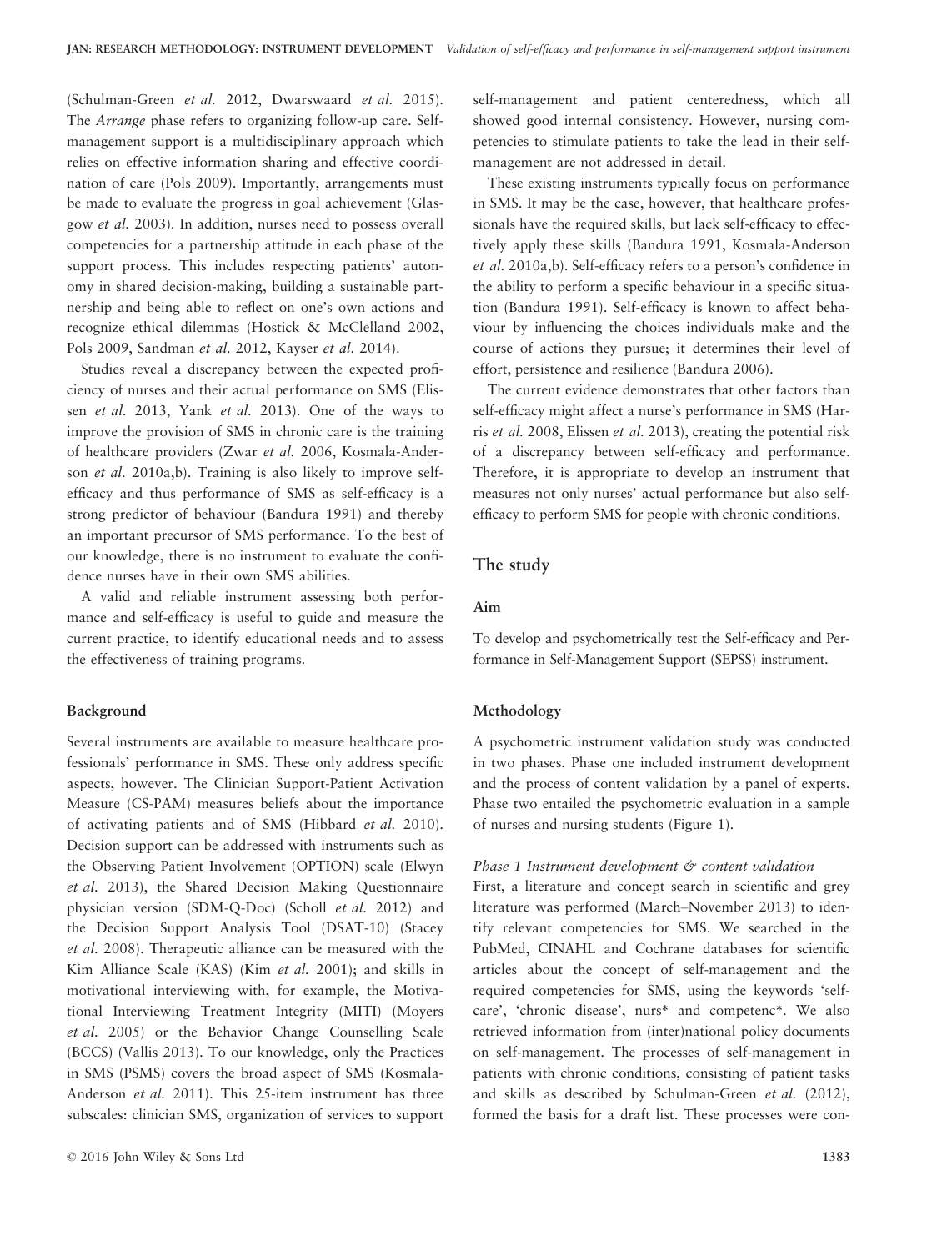verted into competencies for SMS. Additionally, competencies such as partnership (Hostick & McClelland 2000, Leisen & Hyman 2001, Keatinge et al. 2002, Lorig & Holman 2003, Visse et al. 2010), shared decision-making, collaborative goal setting (Lorig & Holman 2003, Stacey et al. 2008, Kriston et al. 2010) and self-efficacy of the patient (Krichbaum et al. 2003, Lorig & Holman 2003, Yank et al. 2013) were obtained from literature. The items in the list were structured according to the Five A's model described above (Glasgow et al. 2003). An overarching sixth category was added to cover 'overall' competencies for SMS that could not be related to one single step of the Five A's model (Leisen & Hyman 2001, Hostick & McClelland 2002, Glasgow et al. 2003, Pols 2009, Kriston et al. 2010, Visse et al. 2010). In the end, the draft list contained 37 competencies, grouped into six subscales: (1) Assess – assess the needs and beliefs of the patient, (2) Advise – give the patient information he needs, (3) Agree – set goals together with the patient, (4) Assist – assist the patient to overcome barriers, (5) Arrange – arrange follow-up care and (6) Overall competencies - a supportive attitude (Table 2).

This draft list was discussed by a convenience sample of experts in SMS ( $N = 10$ ) during a 3-hour meeting. Given that the instrument should be appropriate for all healthcare settings and for educational purposes, the experts represented nurse education, hospital care, older people care and psychiatric care. During the meeting the relevance, appropriateness and exhaustiveness of the item pool were discussed. Following on from the qualitative comments of the experts, three competencies were excluded, three competencies were reformulated and six competencies were added. This resulted in a 40-item draft instrument. The grouping into the six subscales was approved by the experts. In the next step, the researchers split broad competencies into sub-competencies to allow detailed assessment, which increased the number of items to 53.

The relevance and clarity of the 53-item instrument were pilot-tested in a new group of experts in SMS  $(N = 4)$ , nurses  $(N = 8)$  and researchers  $(N = 5)$ . This resulted in some minor adjustments that entailed mainly wording ambiguities and in a reduction by seven items due to overlap in content or meaning. To cover the content of each subscale and to allow for items to be deleted during the psychometric testing and refinement of the instrument, at least six items were included for each subscale. Phase one resulted in an initial 46-item instrument with established content validity, grouped into 6 subscales (Figure 1).

#### Instrument

The items were formulated to be measured on a five-point Likert rating scale. As the aim of the instrument was to assess both self-efficacy and performance in SMS, each item was assessed by two questions (additional File S1). Self-efficacy was measured by requesting participants to consider 'I think I can do this', with ratings from 'Not at all'(0), 'Not sufficient'(1), 'More or less'(2), 'Sufficient'(3), 'Good'(4). Actual performance was measured by requesting participants to consider 'I do this', with ratings from 'Never'(0), 'Rarely'(1), 'Occasionally'(2), 'Frequently'(3)-'Always'(4).

#### Phase 2 Psychometric evaluation

The psychometric evaluation (Figure 1) included the testing of the construct validity (confirmatory factor analysis, discriminating power) and reliability (internal consistency and stability) of the SEPSS instrument.

#### Sample

The 46-item instrument was tested in a sample of nurses and nursing students in Belgium and the Netherlands. The sample size aimed for was based on the recommended 10 respondents per item as a minimum to support the factor analysis for stable covariates (Polit & Beck 2008). A total sample approach was used. In Belgium, 122 final-year nursing students were invited (response 51/122; 42%) and 58 nurses combining their employment with attending an additional Master of Science in Nursing program (response 37/ 58; 64%) participated. In the Netherlands, we invited 2054 nurses from an academic hospital and 107 nurses from a psychiatric institution. Respectively 345 (17%) and 32 (30%) participated in the validation study. Furthermore, 800 nurses employed in different healthcare settings and participating in a Dutch national panel of nurse professionals were invited (response 58/800; 7%). This resulted in a total of 523 participants.

#### Procedure

Data were collected between June 2014 – January 2015. The nursing students completed a paper form of the selfreporting instrument. The nurses completed the questionnaire in an online format. Next to the items of the SEPSS, participants were asked for demographic variables and their perception of the importance of SMS, on a scale ranging from 1 ('not important at all')-10 ('very important'). To increase the response rate, for the online procedure, two reminders were sent and small rewards (e.g. movie tickets) were raffled among the participants. As the instrument can be used to measure current practice in SMS, its stability was evaluated using the test–retest procedure. For this purpose, a group of nursing students  $(N = 26)$  completed the instrument twice, with a 2-hour interval. This short interval was chosen to minimize the possible effect of confounding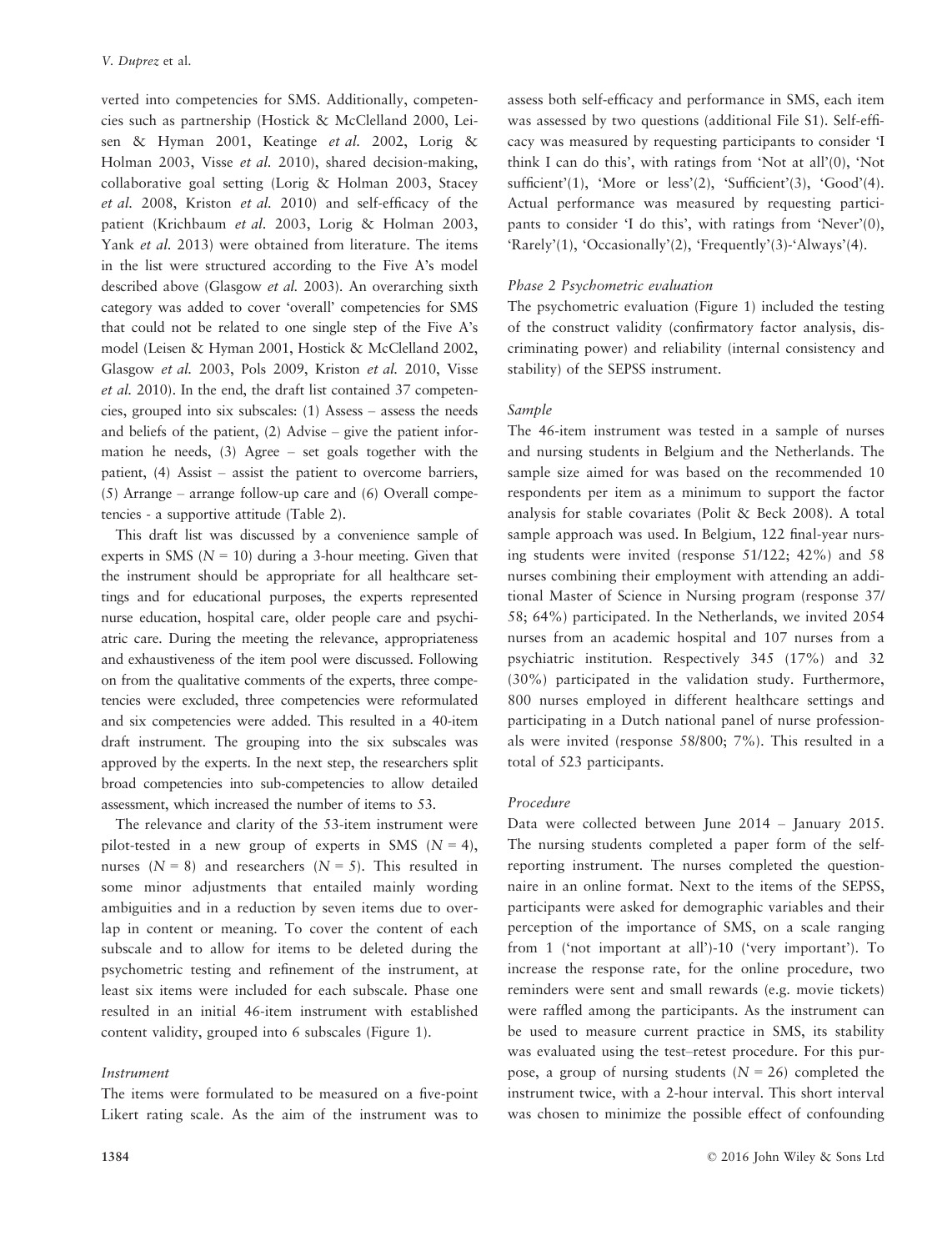





Figure 1 Developmental and validation process of the SEPSS – Instrument.

factors, such as learning by lectures or experiences on clinical placement and by spontaneous growth (Polit & Beck 2008). The participants were not informed in advance about the test–retest procedure, making the procedure less sensitive to memory bias. The conditions were the same for both parts of the procedure.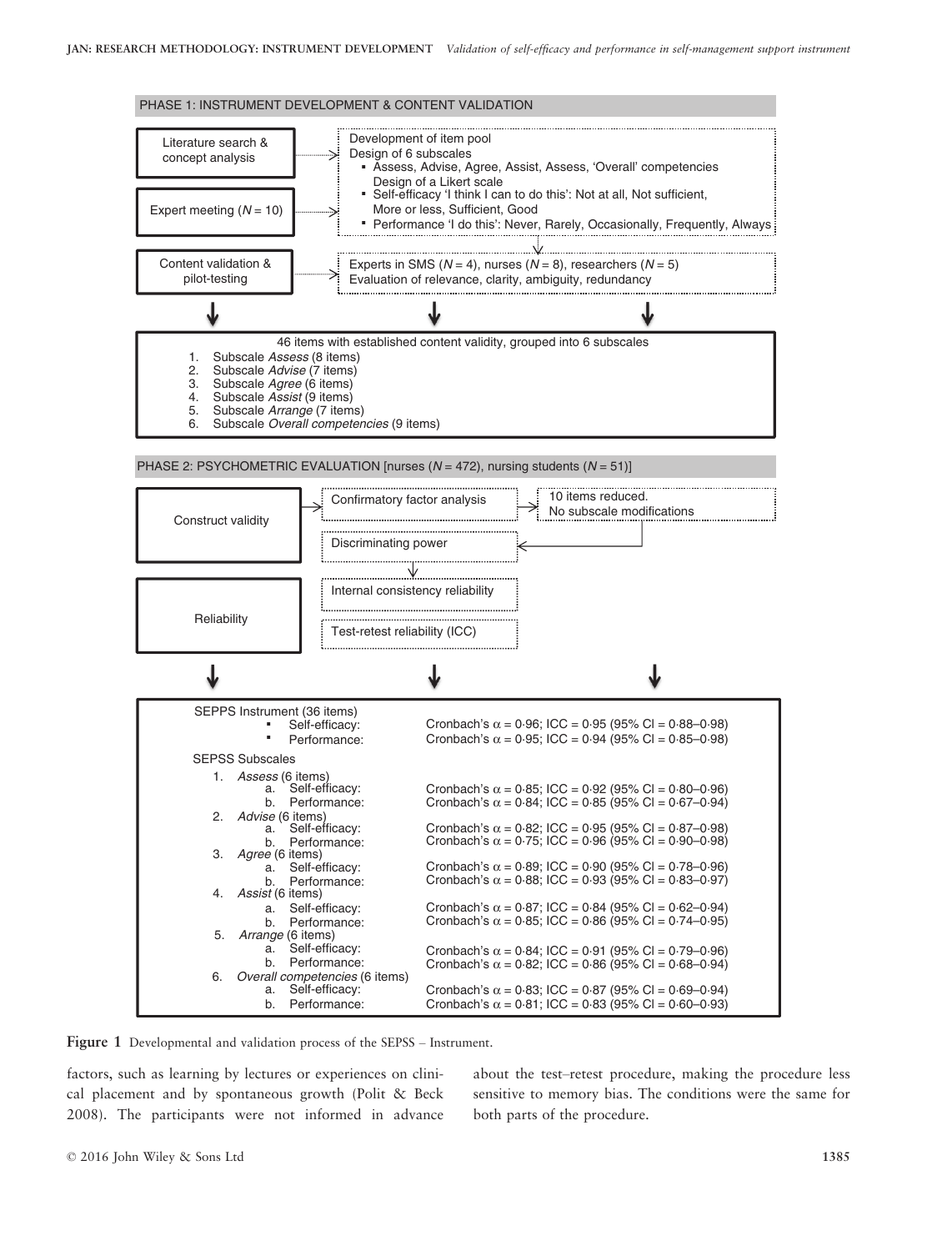## Statistical analyses

Statistical analyses were performed using SPSS21 (SPSS Inc., Chicago, IL, USA) and LISREL (version 8.8). A significance level of 005 was applied. Questionnaires with response patterns indicating a haphazard completion, that is, with a repetitive response pattern of at least 42 out of the 46 items, were excluded  $(N = 4)$ . Mean scores were calculated at subscale level (range 0-4). The total score was calculated by summing the mean scores of the subscales for self-efficacy (range 0-24) and for performance (range 0-24) in SMS. Subscale scores were considered as missing when more than 10% of the items of that subscale were left open. These questionnaires were excluded from further calculations. The variables assessing self-efficacy and performance in SMS were normally distributed.

As the reliability testing of the total scale and subscales of the initial 46-item instrument yielded Cronbach's alphas between 0.79 and 0.97, further validation was justified. Construct validity of the instrument was assessed by a confirmatory factor analysis and discriminating power (known-group technique). To verify the factor structure of the questionnaire and to test whether the relationship between observed variables and their underlying latent constructs exists, confirmatory factor analysis was executed using the LISREL program. No correlation errors either within or across sets of items were allowed in the model. Based on the Five A's model, each subset of items was allowed to load only on its corresponding latent construct. The 'overall' competence items only were allowed to load on a separate second order overarching latent construct. To improve the model fit and reduce the number of items in the instrument, items were removed from the original pool following three criteria: (1) items were excluded one by one following modification indices provided by LISREL and the strength of the loadings; (2) eliminating items was stopped when reliability of each subscale dropped below 080; and (3) there should be as few items as possible with a minimum of six, without loss of content and psychometric quality. Four indices of model fit were used. The cutoff criteria for these four indices were those proposed by Hu and Bentler (1999). First, the overall test of goodnessof-fit assesses the discrepancy between the model implied and the sample covariance matrix by means of a normaltheory weighted least squares test. A plausible model has low, preferably non-significant  $\chi^2$  values. However, Chisquare is overly sensitive when the sample size is large (anything over 200), leading to difficulty in obtaining desired non-significant levels (Hayduk 1988). Second, the Root Means Square Error of Approximation (RMSEA) reflects the estimation error divided by the degrees of freedom as a penalty function. Values on RMSEA below 0.06 indicate small differences between the estimated and observed model. Third, we used the Standardized Root Means square Residual (SRMR), which is a scale invariant index for global fit that ranges between 0 and 1. Values on SRMR lower than 008 indicate a good fit. As a fourth index of model fit, the Incremental Fit Index (IFI) was calculated. This index compares the independence model (i.e. observed variables are unrelated) to the estimated model. Preferably, values on IFI should be larger than 0.95. Exclusion of items was not solely based on modification indices. As the instrument heavily relies on literature and theoretical conceptualization, these considerations were taken into account when interpreting the statistical measures and were essential for decisions on exclusion of items.

Sample adequacy was tested by performing the Kaiser– Meyer–Olkin (KMO) measure over 0.50 and the Bartlett's test of sphericity. Further analyses were determined on the modified instrument (36 items). To study the discriminating power of the instrument, four subgroups with a theoretically expected difference in self-efficacy and performance in SMS were predefined: (1) nurses providing consultations in outpatients clinics vs. nurses working in inpatients units; (2) nurses vs. nursing students; (3) nurses with a master degree vs. those without a master degree; and (4) nurses perceiving SMS as highly important  $(≥9)$  vs. nurses perceiving SMS of little or no importance (≤6). Independent sample t-tests were used to calculate differences between the mean scores of these predefined groups guided by a Levene's test for equality of variances.

The reliability of the instrument was assessed by internal consistency analysis and by test-rest reliability (intraclass correlation). Inter-item correlations were calculated at subscale and at scale level, to determine the internal consistency of the instrument. A Cronbach's alpha higher than 080 was considered as satisfactory (Polit & Beck 2008). The intraclass correlation (ICC) of the test–retest was calculated for each subscale and for the total score on self-efficacy and on performance by using a two-way random effects model with absolute agreement. Reliability coefficients of ≥070 were considered as satisfactory (Polit & Beck 2008).

Floor and ceiling effects refer to the proportions of individuals scoring near the bottom or the top respectively. A high floor or ceiling effect hampers to distinguish individuals from each other and to measure changes after intervention (Terwee et al. 2007). There is no consensus on the mathematical definition of floor and ceiling effects (Terwee et al. 2007). We determined a priori that floor or ceiling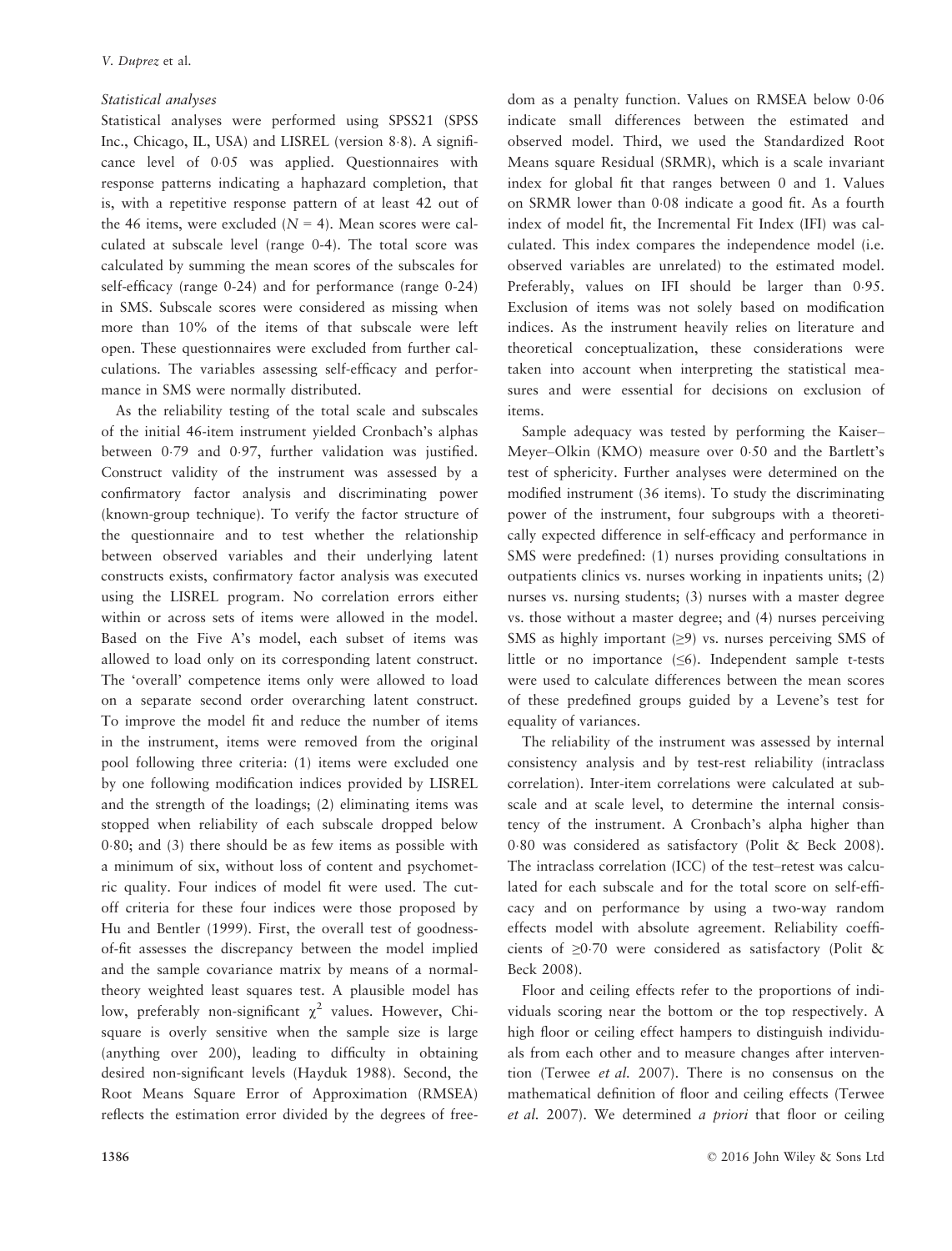effects were present if >15% of the nurses achieved values in the 125% lower and upper bound, respectively, of (sub) scale values.

## Translation

For international publication and presentation purposes the initial 46-item instrument was translated from Dutch into English by an independent native speaker. Another independent professional translator re-translated the items in Dutch. The re-translated version was compared with the original wordings, to confirm the accuracy of the English translation. Discrepancies between the translations were resolved by consensus.

#### Ethical considerations

In Belgium, the study protocol was approved by the Ethical Review Committee of Ghent University Hospital (B670201422154 and B670201422381). While in the Netherlands no Research Ethics Committee approval was required, permission was obtained from the executive boards of all participating institutions. All participants received detailed information about the aim and procedures and were informed of confidentiality. The nursing students gave their written informed consent before completing the instrument. For the other participants, completing the online survey was considered as consent.

## Results

#### Sample characteristics

The sample included 472 nurses and 51 nursing students. The nurses worked in different settings, more than half of them (56%) on inpatient units in a general or academic hospital. About one sixth of the nurses (166%) worked on an outpatient clinic providing consultations with chronically ill on a daily basis. For further details see Table 1.

## Construct validity

#### Factor analysis

The confirmatory factor analysis on the self-efficacy items yielded the following results:  $\chi^2$  was 12086; RMSEA 0.13; SRMR 0.11 and IFI 0.90 all indicating that the model was not yet sufficient. Factor loadings of this initial 46-item model ranged from 044-087 (Table 2). Following the fac-

#### Table 1 Demographic characteristics of the sample.

| Characteristics ( $N = 523$ )                | N   | (%)      |
|----------------------------------------------|-----|----------|
| Gender                                       |     |          |
| Female                                       | 409 | (78.2)   |
| Male                                         | 110 | (21.0)   |
| Missing                                      | 4   | (0.8)    |
| Age (years)                                  |     |          |
| $<$ 23                                       | 43  | (8.2)    |
| $23 - 29$                                    | 144 | (27.5)   |
| $30 - 39$                                    | 104 | (19.9)   |
| $40 - 49$                                    | 96  | (18.4)   |
| >49                                          | 132 | (25.2)   |
| Missing                                      | 4   | (0.8)    |
| Setting                                      |     |          |
| Student nurses                               | 51  | (9.7)    |
| Academic hospital                            |     |          |
| Inpatient units                              | 269 | (51.4)   |
| Outpatient clinics                           | 87  | (16.6)   |
| General hospital                             |     |          |
| Inpatient units                              | 24  | (4.6)    |
| Psychiatric institution                      | 33  | (6.4)    |
| Primary & elderly care nursing               | 9   | (1.7)    |
| Other (not specified)                        | 50  | (9.6)    |
| Work experience (years)                      |     |          |
| $0 - 5$                                      | 124 | (23.7)   |
| $6 - 10$                                     | 97  | (18.5)   |
| $11 - 15$                                    | 58  | $(11-1)$ |
| >15                                          | 171 | (32.7)   |
| Missing                                      | 73  | (14.0)   |
| Educational degree                           |     |          |
| Student nurses, vocational educational level | 51  | (9.7)    |
| Vocational education level*                  | 100 | (19.1)   |
| Bachelor degree                              | 268 | (51.3)   |
| Master degree <sup>†</sup>                   | 59  | $(11-3)$ |
| Missing                                      | 45  | (8.6)    |

\*Vocational educational level is a three years nurse training education at qualification level 5 of the European Higher Education Area.

† Both academic and professional Master degrees.

tor loadings, modification indices and an internal consistency check of each subscale, the stepwise procedure, as described in the method section, resulted in the elimination of 10 items (bold in Table 2). The final model consisted of 36 items with six items for each subscale. This final model resulted in a better fit of the model, although the fit indices still showed room for improvement;  $\chi^2$  decreased to 7238; RMSEA decreased to 0.12; SRMR decreased to 0.10 and IFI increased to 0.93. A similar procedure was done for the performance items, resulting in a similar fit of the model for both the initial and the final model. Also, the exact same items were removed following the procedure for improving the model. Sample adequacy was confirmed by the KMO test (0.95) and Bartlett's test of sphericity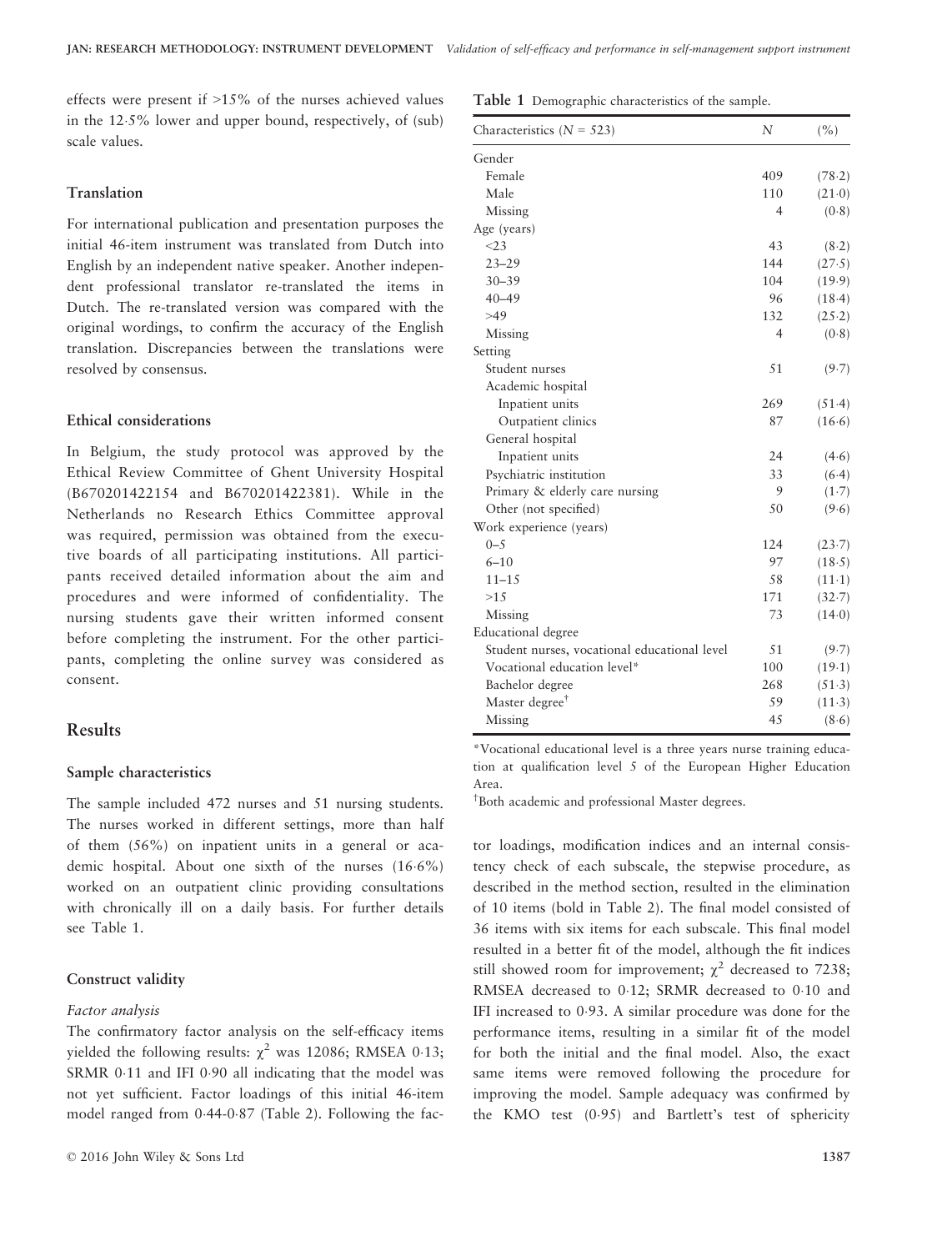| Table 2 Factor loadings of the initial 46 items model                                                                                          |                            |      |                |                          |      |                 |         |
|------------------------------------------------------------------------------------------------------------------------------------------------|----------------------------|------|----------------|--------------------------|------|-----------------|---------|
|                                                                                                                                                | Self-efficacy <sup>+</sup> |      |                | Performance <sup>†</sup> |      |                 |         |
| Item*                                                                                                                                          | N Valid                    | Mean | GS             | N Valid                  | Mean | G               | $\prec$ |
| a (chronic) condition in the near<br>1. Asking the patient what he expects from living with<br>Subscale Assess                                 | 520                        | 2.89 | 0.86           | 520                      | 1.81 | 1.03            | 0.73    |
| tuture                                                                                                                                         |                            |      |                |                          |      |                 |         |
| 2. Asking the patient about his own experiences with his (chronic) condition                                                                   | 520                        | 3.15 | 0.77           | 519                      | 2.31 | 66.0            | 0.63    |
| 3. Asking the patient what he knows about his (chronic) condition                                                                              | 520                        | 3.16 | 0.75           | 520                      | 2.31 | 1.06            | 0.75    |
| 4. Asking the patient about how he can share his emotions about the (chronic) condition                                                        | 521                        | 3.00 | 0.83           | 519                      | 2.14 | 1.07            | 0.70    |
| with important others                                                                                                                          |                            |      |                |                          |      |                 |         |
| 5. Asking the patient about the available motivation and discipline to integrate the chronic                                                   | 521                        | 2.70 | 0.92           | 518                      | 1.72 | 1.06            | 0.72    |
| condition in his life                                                                                                                          |                            |      |                |                          |      |                 |         |
| is own abilities<br>6. Asking the patient how much confidence he has in h                                                                      | 520                        | 2.82 | 0.88           | 517                      | 1.83 | 10 <sub>1</sub> | 0.66    |
| 7. Asking the patient what he can and will do in his daily health care                                                                         | 520                        | 3.20 | 0.78           | 517                      | 2.52 | 1.08            | 0.72    |
| 8. Asking the patient which fundamental values (e.g. religious, cultural, independence) are of<br>influence of his perception of the condition | 519                        | 2.51 | 1.00           | 520                      | 1.44 | 1.03            | 0.62    |
| Subscale Advise                                                                                                                                |                            |      |                |                          |      |                 |         |
| 9. During each contact, asking the patient what information he needs                                                                           | 484                        | 3.03 | 0.79           | 483                      | 2.27 | 1.03            | 0.79    |
| 10. Asking the patient for permission before giving information or advice                                                                      | 483                        | 2.76 | 0.92           | 480                      | 1.68 | 1.14            | 0.69    |
| 11. Letting the patient restate the information that I gave                                                                                    | 482                        | 2.84 | 0.84           | 480                      | 1.82 | 10 <sub>1</sub> | 0.81    |
| 12. Giving the patient information and instruction about the (chronic) condition                                                               | 481                        | 3.16 | 0.80           | 479                      | 2.50 | 1.03            | 0.67    |
| 13. Helping the patient to formulate questions to discuss with other healthcare professionals                                                  | 483                        | 2.70 | 0.93           | 480                      | 1.61 | 10 <sub>1</sub> | 0.66    |
| he can discuss with other healthcare<br>14. Informing the patient of the choices he has (which                                                 | 482                        | 2.75 | 0.90           | 479                      | 1.78 | 1.05            | 0.55    |
| professionals)                                                                                                                                 |                            |      |                |                          |      |                 |         |
| 15. Involving the family when providing information and instruction<br>Subscale Agree                                                          | 479                        | 3.20 | 0.76           | 479                      | 2.40 | 111             | 0.66    |
| 16. Helping the patient to identify earlier positive experiences with achieving goals                                                          | 452                        | 2.64 | 0.89           | 447                      | 1.56 | 1.02            | 0.48    |
| 17. Allowing the patient to determine his own priorities when developing goals                                                                 | 451                        | 2.68 | 0.86           | 448                      | 1.56 | 0.1             | 0.74    |
| 18. Jointly with the patient, developing a plan of action to achieve the goals                                                                 | 452                        | 2.52 | 0.98           | 446                      | 1.34 | 60.1            | 0.55    |
| 19. Documenting the goals and agreements in the patient's record                                                                               | 452                        | 2.82 | $1\!\cdot\!00$ | 448                      | 2.00 | 1.31            | 0.79    |
| 20. Helping the patient to make decisions concerning his treatment jointly with me and/or                                                      | 451                        | 2.57 | 0.94           | 448                      | 1.53 | $-04$           | 0.56    |
| the other healthcare professionals                                                                                                             |                            |      |                |                          |      |                 |         |
| 21. Recognizing the patient's anxiety about making a treatment decision                                                                        | 452                        | 2.92 | 0.84           | 446                      | 1.94 | 1.03            | 0.68    |
| Subscale Assist                                                                                                                                |                            |      |                |                          |      |                 |         |
| 22. Inviting the patient to talk about deteriorating health and changes in his life                                                            | 423                        | 2.77 | 0.91           | 424                      | 1.88 | 1.08            | 0.52    |
| 23. Discussing with the patient who he will inform about his chronic condition                                                                 | 423                        | 2.58 | 0.97           | 420                      | 1.34 | 1.12            | 0.67    |
| can integrate the chronic condition in<br>24. Stimulating the patient's self-confidence so that he<br>his life                                 | 426                        | 2.83 | 0.85           | 422                      | 1.95 | 1.08            | 0.61    |
| living activities as possible<br>25. Encouraging the patient to perform as many daily                                                          | 425                        | 3.16 | 0.74           | 423                      | 2.59 | 66.0            | 0.73    |
| can realistically perform<br>26. Helping the patient to choose the activities that he                                                          | 423                        | 2.98 | 0.74           | 421                      | 2.23 | 1.01            | 0.62    |
| Discussing with the patient who (i.e. family, friends, network) can provide daily support<br>27.                                               | 421                        | 3.00 | 0.78           | 420                      | 2.16 | 1.08            | 0.81    |
|                                                                                                                                                |                            |      |                |                          |      |                 |         |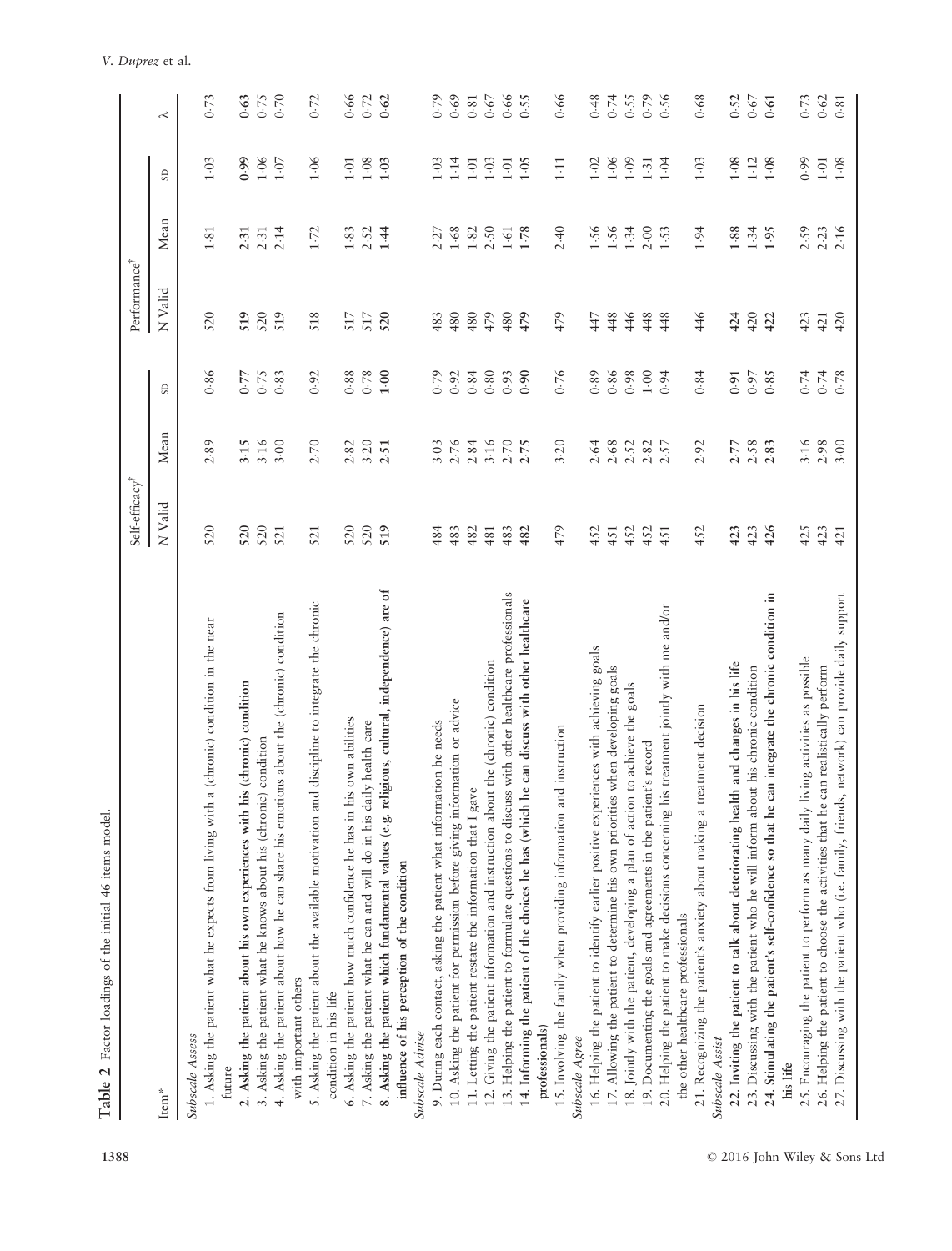|                                                                                                                                                                | Self-efficacy <sup>†</sup> |      |      | Performance <sup>†</sup> |                  |       |         |
|----------------------------------------------------------------------------------------------------------------------------------------------------------------|----------------------------|------|------|--------------------------|------------------|-------|---------|
| Item <sup>*</sup>                                                                                                                                              | N Valid                    | Mean | SD   | N Valid                  | Mean             | GS    | $\prec$ |
| 28. Discussing with the patient how he can make use of self-management assistive devices<br>(i.e. diary) in his daily activities                               | 421                        | 2.48 | 1.05 | 420                      | 1.38             | 1.15  | 0.73    |
| 29. Assisting the patient to monitor his own health and physical reactions                                                                                     | 420                        | 2.68 | 0.89 | 419                      |                  | 1.12  | 0.63    |
| 30. Supporting the important others in dealing with the chronic condition<br>Subscale Arrange                                                                  | 422                        | 2.92 | 0.86 | 421                      | $1.71$<br>$2.11$ | 1.14  | 0.44    |
| suitable approach for follow-up care<br>31. Asking the patient about a suitable moment and a                                                                   | 409                        | 2.71 | 0.95 | 406                      | 1.65             | 1.17  | 0.78    |
| professional, healthcare facility or<br>source of information that conforms to the patient's values<br>32. Referring the patient to the appropriate healthcare | 409                        | 2.82 | 0.84 | 407                      | 1.86             | 1.04  | 0.62    |
| 33. Consulting and making mutual plans with other healthcare professionals                                                                                     | 409                        | 3.05 | 0.83 | 405                      | 2.21             | 1.14  | 0.86    |
| 34. Using assistive devices and technology (i.e. e-health) to provide remote guidance to the                                                                   | 409                        | 1.53 | 1.27 | 404                      | 0.50             | 0.89  | 0.70    |
| patient                                                                                                                                                        |                            |      |      |                          |                  |       |         |
| 35. Facilitating the patient to easily stay in contact between appointments                                                                                    | 409                        | 2.86 | 1.02 | 404                      | 2.08             | 1.39  | 0.87    |
| 36. Initiating contact between appointments with the patient, to discuss his health and to<br>solve possible difficulties                                      | 407                        | 2.44 | 1:21 | 405                      | 1.16             | 1.23  | 0.72    |
| 37. Together with the patient, examining progress of the care plan actions<br>Subscale Overall Competencies                                                    | 408                        | 2.51 | 1.04 | 405                      | 1.34             | 1.16  | 0.72    |
| his care<br>38. Valuing and respecting the patient as a partner in                                                                                             | 402                        | 3.30 | 0.75 | 399                      | 2.97             | 1.00  | 0.54    |
| 39. Acknowledging the patient's experiential knowledge as valuable information concerning                                                                      | 402                        | 3.28 | 0.68 | 399                      | 2.83             | 0.92  | 0.79    |
| my own care delivery                                                                                                                                           |                            |      |      |                          |                  |       |         |
| 40. Considering the (cultural) background of the patient                                                                                                       | 401                        | 3.17 | 0.70 | 400                      | 2.87             | 0.95  | 0.66    |
| 41. Together with the patient, determining how much of the care coordination I take over<br>for him                                                            | 399                        | 2.97 | 0.81 | 399                      | 2.40             | $\Xi$ | 0.74    |
| if it is not ideal from a medical<br>42. Using the patient's choice as the basis for care, even                                                                | 399                        | 2.74 | 0.86 | 399                      | 0.1.1            | 1.08  | 0.64    |
| succeed in achieving the established<br>43. Showing understanding when the patient does not<br>perspective<br>goals                                            | 400                        | 3.05 | 0.80 | 398                      | 2.36             | 1.09  | 0.74    |
| 44. Deviating from protocols when necessary                                                                                                                    | 401                        | 3.01 | 0.85 | 398                      | 1.76             | 1.04  | 0.61    |
| 45. Reflecting on my own management (of care)                                                                                                                  | 400                        | 3.26 | 0.70 | 398                      | 2.73             | 0.92  | 0.77    |
| 46. Applying principles of negotiation and conflict-management                                                                                                 | 400                        | 2.77 | 0.87 | 398                      | 1.93             | 0.98  | 0.58    |
| *Items in bold were excluded in 36-item SEPSS instrument.<br><sup>†</sup> Item scores range from 0-4.                                                          |                            |      |      |                          |                  |       |         |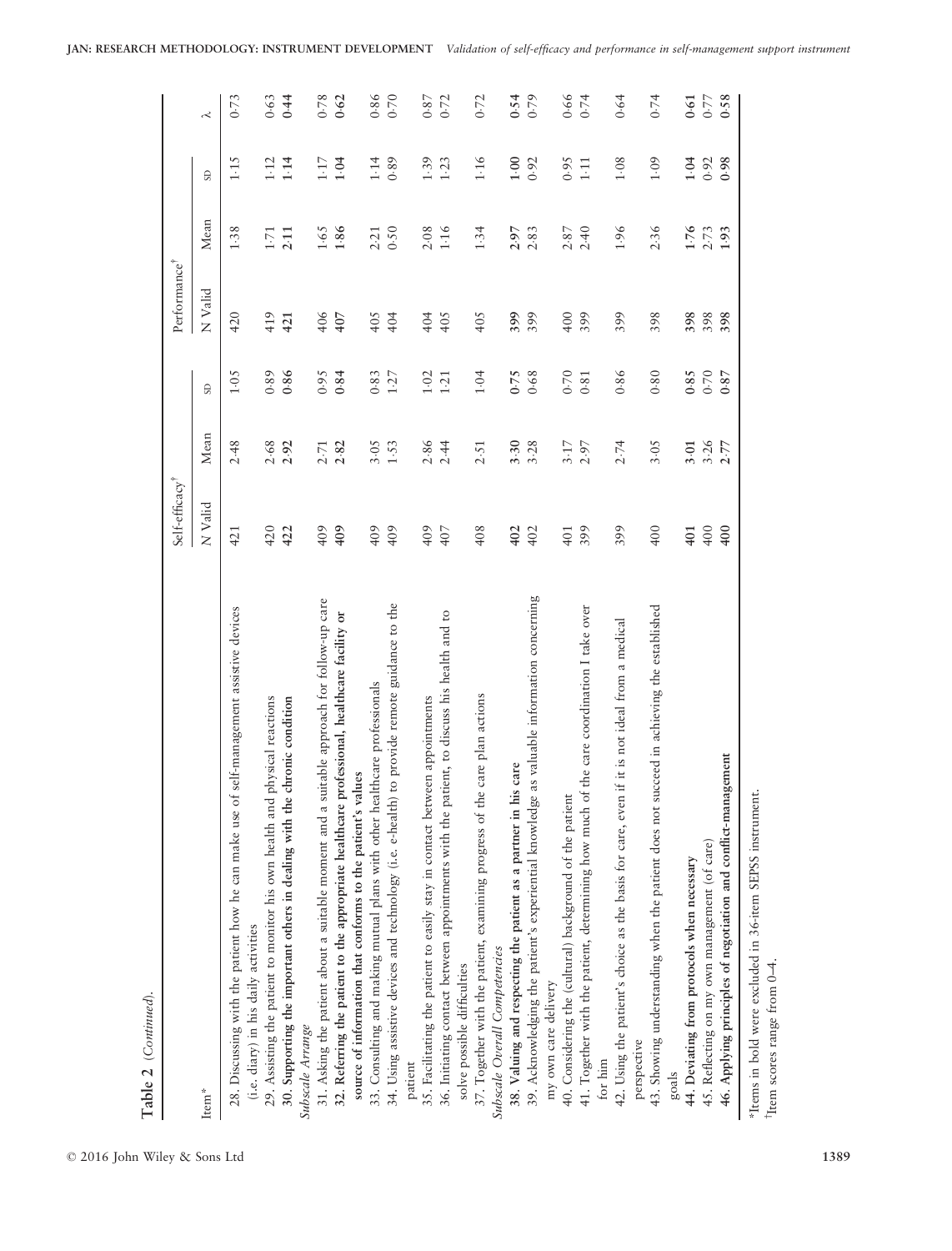$(\chi^2 = 7654.23, d.f. = 630, P < 0.001)$  indicating that correlations between items did not occur by chance.

#### Discriminating power

The results on discriminating power demonstrated significant differences between most of the predefined groups, as shown in Table 3. Nurses providing outpatient consultations had higher scores than nurses in inpatients units at all subscales and at the total scale level for self-efficacy (respectively 1871 vs. 1675,  $t = 3.70$ , d.f. = 78.90,  $P < 0.001$ ) and for performance (respectively 13.99 vs. 11.47,  $t = 4.17$ , d.f. = 78.58,  $P < 0.001$ ). Nurses had higher scores than nursing students at all subscales and at the total scale level for self-efficacy (total scores respectively 17.22 vs. 16.06,  $t = 2.21$ , d.f. = 394,  $P < 0.05$ ) and for performance (respectively 12.02 vs. 9.39,  $t = 4.23$ , d.f. = 391,  $P < 0.001$ ). Nurses who perceived SMS as highly important had higher scores for self-efficacy than nurses believing SMS of little or no importance for chronic care, (total scores respectively 17.75 vs. 16.24,  $t = 2.10$ , d.f. = 108,  $P < 0.05$ ) and for performance (total scores respectively 12.60 vs. 11.33,  $t = 1.73$ , d.f. = 108,  $P < 0.05$ ). Nurses with a master degree had higher levels of performance than those without such a degree (total scores respectively 13.00 vs. 11.54,  $t = 2.38$ , d.f. = 74.16,  $P < 0.05$ ), but self-efficacy did not significantly differ between these groups (17.48 vs. 17.07,  $t = 0.94$ , d.f. = 366,  $P = 0.35$ ).

## Reliability

## Internal consistency

Cronbach's alpha was 0.96 for the total self-efficacy scale. For the subscales of self-efficacy and performance, Cronbach's alpha values are displayed in Figure 1.

#### Test–retest stability

A group of 26 final-year nursing students completed the questionnaire twice. On the first occasion the mean total score for self-efficacy was  $16.84$  (sp  $3.65$ ) and for performance in SMS 10.45 (sp 4.28). At retest, the corresponding figures were  $15.51$  (SD  $5.51$ ) and  $9.78$  (SD  $4.97$ ). The overall intra-class correlation coefficient was  $0.95$  ( $95\%$  CI =  $0.88$ -0.98) for the self-efficacy items and 0.94 (95% CI =  $0.85$ -098) for the performance items. The intra-class correlation coefficients for the subscales are displayed in Figure 1.

## Floor and ceiling effects

Table 4 presents the proportions of nurses scoring in the 125% lower and upper bound, respectively, of (sub)scale values. Floor or ceiling effects were not found, apart from a ceiling effect for the Overall Competence scale concerning self-efficacy.

## Discussion

As self-management has become the leading paradigm for chronic care in many countries, it is essential to develop SMS training programs for nurses and to measure the effectiveness of these programs. In this regard, the SEPSS instrument provides for accurate assessment of a nurse's performance and self-efficacy in applying SMS. Other than the PSMS instrument (Kosmala-Anderson et al. 2011), the SEPSS places an emphasis on competencies needed to stimulate patients to take the lead in self-managing their chronic condition.

The SEPSS instrument assesses the performance and the self-efficacy of essential competencies for SMS derived from literature and expert advice, complemented with competencies reflecting key attitudes, such as partnership and patient centred-care. It relies on a broad holistic perspective on SMS, based on what patients need to take the lead in selfmanaging their chronic condition (Schulman-Green et al. 2012). Although the instrument uses the framework of the Five A's model, familiarity with this model is not a prerequisite for using the SEPSS. The underlying competencies are feasible for all professionals supporting self-management.

Regarding construct validity of the SEPSS, the confirmatory factor analysis yielded satisfactory fit with the 36-item SEPSS instrument, wherein the 'overall' competencies can be considered as overarching for the other five subscales according to the Five A's model. By removing 10 items, we aimed to develop a brief instrument that still has enough sensitivity to measure what it is supposed to measure. For that reason, we did not allow  $\alpha$  <0.80 and maintained at least six items in each subscale. Although the fit indices showed room for improvement, factor loadings were high and sample adequacy to perform the factor analysis was confirmed by the KMO test and Bartlett's test of sphericity. The results of the known-group technique analysis supported the discriminating properties of the instrument, with expected higher levels of self-efficacy and performance in SMS. Discriminating properties at self-efficacy level were not provided for masters educated nurses; yet they demonstrated a markedly higher performance than non-mastereducated nurses. Master-educated nurses are supposed to possess the reflective and critical thinking abilities needed in more complex care settings (ter Maten-Speksnijder et al. 2012). A more reflective attitude on professional performance is desirable, but can make persons more stringent in judging their self-efficacy (Desmedt 2004, Koole et al.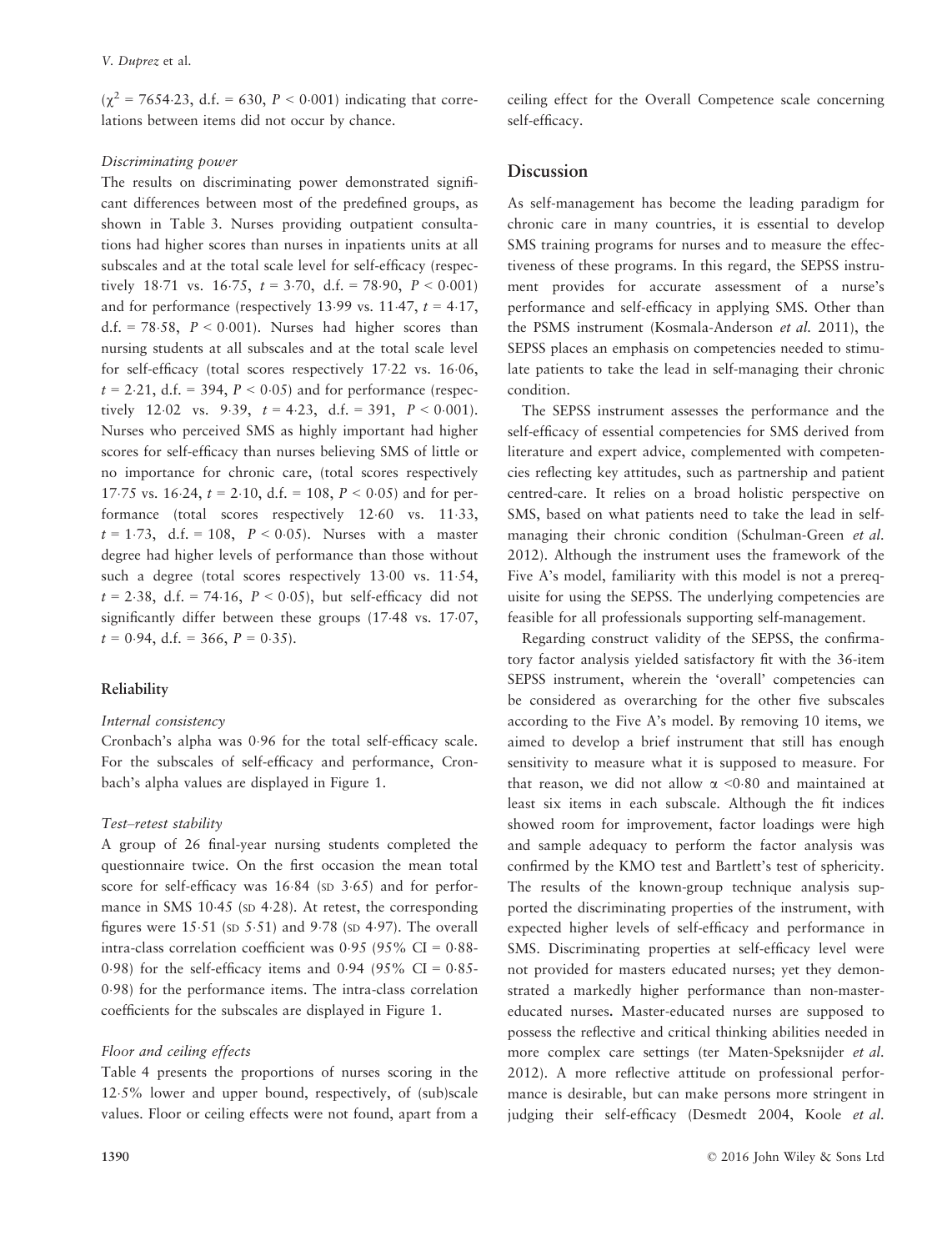|  |  |  | <b>Table 3</b> Discriminating power of the SEPSS instrument (known groups). |  |  |  |  |  |  |  |
|--|--|--|-----------------------------------------------------------------------------|--|--|--|--|--|--|--|
|--|--|--|-----------------------------------------------------------------------------|--|--|--|--|--|--|--|

|                                                                       |     | Mean (max. $30$ ) (sD)                                        |                                                              |      |       |            |
|-----------------------------------------------------------------------|-----|---------------------------------------------------------------|--------------------------------------------------------------|------|-------|------------|
| Group                                                                 | N   | Group with<br>theoretically<br>expected higher<br>score $(A)$ | Group with<br>theoretically<br>expected<br>lower score $(B)$ | t    | d.f.  | $P$ values |
| Self-efficacy items                                                   |     |                                                               |                                                              |      |       |            |
| Nurses providing consultations (A)                                    | 60  | 18.71(3.81)                                                   | 16.75(2.92)                                                  | 3.70 | 78.90 | < 0.001    |
| vs. Nurses on hospital units (B)                                      | 219 |                                                               |                                                              |      |       |            |
| Nurses (A)                                                            | 352 | 17.22(3.22)                                                   | 16.06(3.83)                                                  | 2.21 | 394   | 0.03       |
| vs. Nursing students (B)                                              | 44  |                                                               |                                                              |      |       |            |
| Nurses with a master degree (A)                                       | 59  | 17.48(3.68)                                                   | 17.07(3.26)                                                  | 0.94 | 366   | 0.35       |
| vs. nurses without master degree (B)                                  | 309 |                                                               |                                                              |      |       |            |
| Nurses perceiving SMS highly important* (A)                           | 87  | 17.75(3.05)                                                   | 16.24(3.09)                                                  | 2.10 | 108   | 0.04       |
| vs. nurses perceiving SMS of little to no importance <sup>†</sup> (B) | 23  |                                                               |                                                              |      |       |            |
| Performance items                                                     |     |                                                               |                                                              |      |       |            |
| Nurses providing consultations (A)                                    | 60  | 13.99(4.36)                                                   | 11.47(3.31)                                                  | 4.17 | 78.58 | < 0.001    |
| vs. Nurses on hospital units (B)                                      | 219 |                                                               |                                                              |      |       |            |
| Nurses $(A)$                                                          | 352 | 12.02(3.74)                                                   | 9.39(3.97)                                                   | 4.23 | 391   | < 0.001    |
| vs. Nursing students (B)                                              | 41  |                                                               |                                                              |      |       |            |
| Nurses with a master degree (A)                                       | 59  | 13.00(4.43)                                                   | 11.54(3.70)                                                  | 2.38 | 74.16 | 0.02       |
| vs. nurses without master degree (B)                                  | 306 |                                                               |                                                              |      |       |            |
| Nurses perceiving SMS highly important* (A)                           | 87  | 12.60(3.26)                                                   | 11.33(2.67)                                                  | 1.73 | 108   | 0.02       |
| vs. nurses perceiving SMS of little to no importance <sup>†</sup> (B) | 23  |                                                               |                                                              |      |       |            |

<sup>\*</sup>Score  $\geq 9$ .

t, value independent sample t-test; d.f., degrees of freedom.

|  |  |  |  |  | Table 4 Subscale and scale scores, including floor and ceiling effects (%). |  |  |  |  |  |  |  |
|--|--|--|--|--|-----------------------------------------------------------------------------|--|--|--|--|--|--|--|
|--|--|--|--|--|-----------------------------------------------------------------------------|--|--|--|--|--|--|--|

|                               | Self-efficacy |           |             |             | Performance |           |             |             |
|-------------------------------|---------------|-----------|-------------|-------------|-------------|-----------|-------------|-------------|
|                               | Mean          | <b>SD</b> | $\%$<br>Min | $\%$<br>Max | Mean        | <b>SD</b> | $\%$<br>Min | $\%$<br>Max |
| Subscale Assess*              | 2.96          | 0.63      | 0.40        | 11.90       | 2.05        | 0.78      | 1.60        | 2.50        |
| Subscale Advise               | 2.94          | 0.61      | 0.20        | 12.70       | 2.05        | 0.71      | 1.00        | 1.50        |
| Subscale Agree                | 2.69          | 0.74      | $1-10$      | 6.20        | 1.66        | 0.86      | 7.20        | 1.30        |
| Subscale Assist               | 2.81          | 0.67      | 0.00        | $11-20$     | 1.90        | 0.82      | 2.60        | 2.10        |
| Subscale Arrange              | 2.51          | 0.79      | 0.20        | 7.60        | 1.49        | 0.85      | 10.90       | 1.00        |
| Subscale Overall Competencies | 3.08          | 0.56      | 0.00        | 16.00       | 2.53        | 0.73      | 0.00        | 4.50        |
| Total scale <sup>†</sup>      | 17.09         | 3.31      | 0.00        | $11-10$     | 11.75       | 3.84      | 0.00        | 1.00        |

\*Subscale scores range from 0–4.

† Scale scores range from 0–24.

2012). This might explain why masters educated nurses performed better, while being more prudent in the confidence of their own capacities. The small proportion of master-educated nurses, whereby equal variance between groups could not be assumed at performance level, may also explain these unexpected results. Nevertheless, some between-group differences could be the result of insufficient variation in professional status (nurses vs. students) between the country samples and thereby reflect differences in conceptualization and implementation about SMS

between both countries, rather than predefined group differences.

The evidence to support the internal consistency of the instrument and its sub-scales was strong. The high Cronbach's alpha values, ranging from 0.75-0.96, indicate a good to very good internal consistency or homogeneity for the instrument and for the subscales. The results of the test–retest procedure indicate that the stability of the instrument was good, as the intra-class correlations reached the recommended values  $\geq 0.70$ . Hardly any floor

<sup>†</sup> Score ≤ 6.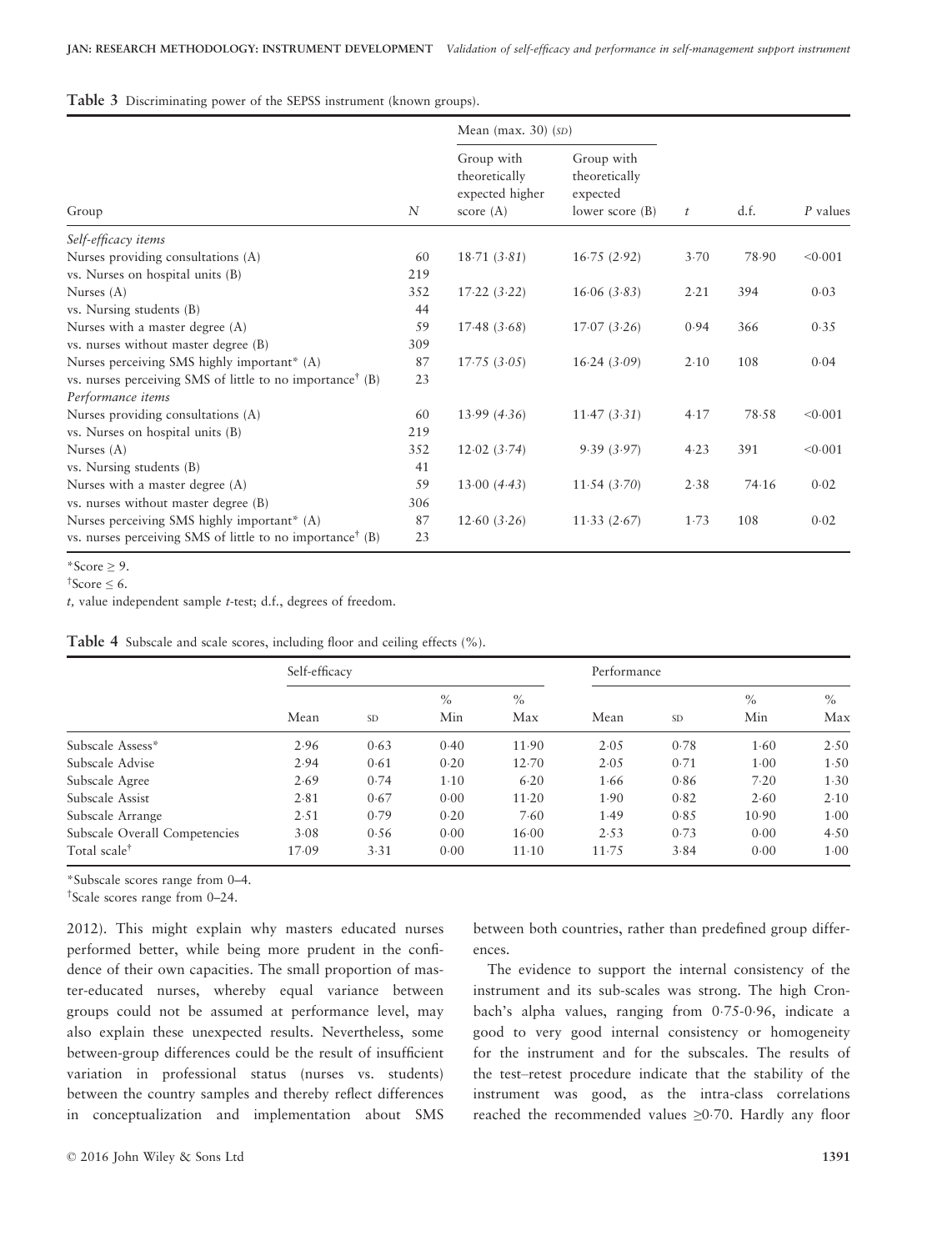or ceiling effects were found, indicating the possibility to distinguish between individuals and to measure changes after intervention. Attention is needed on the estimation of self-efficacy for the Overall Competencies, reflecting the self-efficacy towards having a partnership attitude, as an effect might be missed due to a possible ceiling effect.

The SEPSS is an instrument that captures nurses' performance and self-efficacy in performing SMS. Given the importance of self-efficacy as a precursor for behaviour (Bandura 1991), we strongly recommend to assess the performance and self-efficacy items in an integrated way, so as to make it feasible to work simultaneously on both areas where needed. The division in the six subscales enables to measure outcomes on subscale level and to focus on a particular aspect of the SMS-process, while the total score presents a more overall view of how SMS is provided. Scores range from 0-4 for the subscales and from 0-24 at total scale level. Higher scores on the SEPSS instrument reflect a higher level of self-efficacy or performance in SMS.

As the format of the SEPSS instrument requires nurses' to rate both self-efficacy and performance on the same set of items, a high correlation between both was not unimaginable in view of the possibility of maintaining some coherence and consistency in responses. However, the response patterns for self-efficacy and performance differed markedly, as evidenced by the moderate correlation ( $r = 0.63$ ,  $P < 0.001$  found.

The instrument has several potential applications for healthcare settings shifting towards SMS. First, the assessment of current SMS practice from a self-reported perspective, which may bring to light competencies that require training at an individual or department level. Second, this assessment can help trainers in tailoring the content and teaching strategies of training courses. Third, but this is a more reflective application, making nurses aware of possible discrepancies between their confidence and their performance and the causes of these discrepancies. Fourth, training effectiveness and personal growth through training can be evaluated, and the effectiveness of other interventions aimed at improving SMS competencies. However, the instrument's sensitivity to change has not yet been established. Fifth, the total scale score could be useful to monitor fidelity of SMS implementation.

Considering that SMS is the responsibility of a multidisciplinary team whose members are expected to possess the same competencies (Wagner et al. 2001), it is recommended to investigate the psychometric characteristics in groups of other healthcare professionals than the nurses and nursing

students in this study. To ensure international validity we encourage initiatives to translate the SEPSS instrument into other languages and to validate it for use in the respective countries.

## Limitations

The study had some limitations. First, the low response rate in some subsamples and the lack of knowledge on the reasons for drop-out during the online completion of the questionnaire, might limit the generalizability of the findings. Nevertheless, we were able to recruit a heterogeneous sample from different settings, representing nurses with and without experience in SMS and from two different countries, each having a different history about self-management. This heterogeneity may have enhanced the representativeness of the sample. Second, the test–retest procedure was performed in a small group and the intensive procedure may have adversely affected attention during completion of the retest. Besides, the short time interval could have inflated the ICC values by the recall of the statements, although this seems not so obvious for a comprehensive tool. Therefore, the results of the stability tests should be considered an initial trend. Further stability testing in a larger sample is recommended. Third, by measuring at one point in time, we were not yet able to establish the instruments' sensitivity to change in competence development, which is one of the proposed applications. In the future, we intend to use the SEPSS to measure the effect of SMS training.

## Conclusion

In view of its good psychometric properties, the new SEPSS instrument is a promising instrument to measure nurses' self-efficacy and performance with regard to SMS. The selfreported results could serve as an outcome measure of SMS practices in clinical and research settings, to identify educational needs and to evaluate personal growth and to assess the effectiveness of training or other interventions to improve SMS.

## Acknowledgements

We express our thanks to Claudia Gamel and Ko Hagoort for the English translation of the SEPPS. We thank the experts who were consulted in the development process of the instrument. We also thank the Belgium and Dutch nurses and nursing students who participated in this study by completing the questionnaire. We are grateful to Ko for linguistical and editorial support.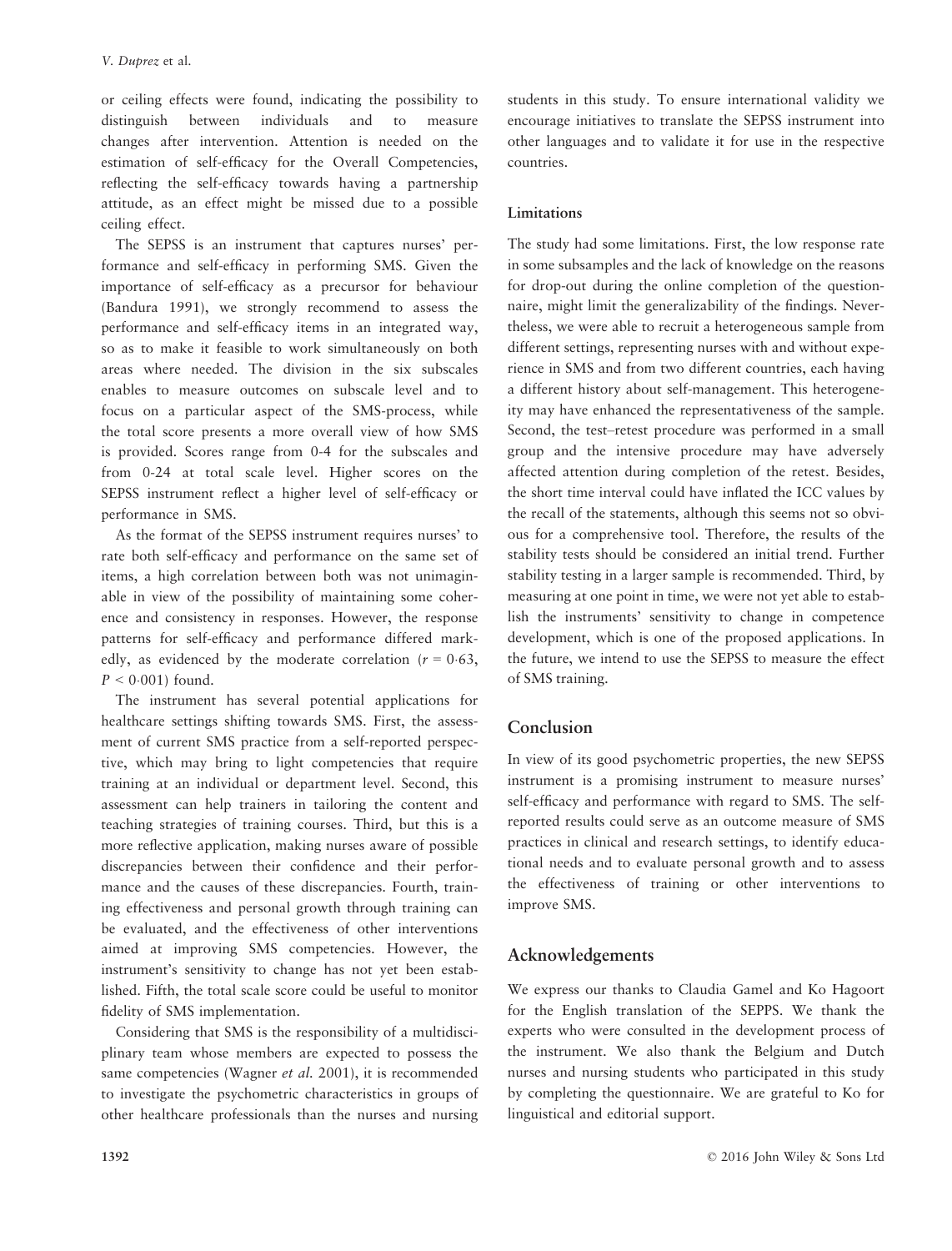## Funding

Ghent University: No external funding; Rotterdam University of Applied Sciences: this study forms part of the Research Program NURSE-CC: Rotterdam Consortium for NUrsing Research into Self-management and Empowerment in Chronic Care, funded by the Netherlands Organization for Health Research and Development (Grant number 520001004).

## Conflict of interest

The authors declare that they have no competing interests.

## Author contributions

Study design: VD, SvH, MS, JD, AvS, AVH. Data collection & -analysis: VD, SvH, MS. Manuscript preparation: VD, SvH, MS, JD, AvS, AVH.

All authors have agreed on the final version and meet at least one of the following criteria [recommended by the ICMJE [\(http://www.icmje.org/recommendations/\)](http://www.icmje.org/recommendations/)]:

- substantial contributions to conception and design, acquisition of data or analysis and interpretation of data;
- drafting the article or revising it critically for important intellectual content.

## Supporting Information

Additional Supporting Information may be found in the online version of this article at the publisher's web-site.

## References

- Alleyne G., Hancock C. & Hughes P. (2011) Chronic and noncommunicable diseases: a critical challenge for nurses globally. International Nursing Review 58(3), 328–331. doi:[10.1111/](info:doi/10.1111/j.1466-7657.2011.00912.x) [j.1466-7657.2011.00912.x](info:doi/10.1111/j.1466-7657.2011.00912.x).
- Alwan A., Maclean D.R., Riley L.M., d'Espaignet E.T., Mathers C.D., Stevens G.A. & Bettcher D. (2010) Monitoring and surveillance of chronic non-communicable diseases: progress and capacity in high-burden countries. Lancet, 376(9755), 1861– 1868. doi: 10.1016/S0140-6736(10)61853-3.
- Bandura A. (1991) Social cognitive theory of self-regulation. Organizational Behavior and Human Decision Processes 50(2), 248–287. doi[:10.1016/0749-5978\(91\)90022-L](info:doi/10.1016/0749-5978(91)90022-L).
- Bandura A. (2006) Guide for Constructing Self-Efficacy Scales. Self-Efficacy Beliefs of Adolescents, vol. 5. Pajares F. & Urdan T., eds, Information Age Publishing, Greenwich CT, pp. 307–337.
- Barlow J., Wright C., Sheasby J., Turner A. & Hainsworth J. (2002) Self-management approaches for people with chronic conditions: a review. Patient Education and Counseling 48(2), 177–187. doi[:10.1016/S0738-3991\(02\)00032-0.](info:doi/10.1016/S0738-3991(02)00032-0)
- Desmedt E. (2004) Research Into the Theoretical Base of Learning Styles in View of Educational Applications in a University Setting. Ghent University, Ghent.
- Dwarswaard J., Bakker E.J., van Staa A. & Boeije H.R. (2015) Self-management support from the perspective of patients with a chronic condition: a thematic synthesis of qualitative studies. Health Expectations. doi:[10.1111/hex.12346.](info:doi/10.1111/hex.12346)
- Elissen A., Nolte E., Knai C., Brunn M., Chevreul K., Conklin A. & Vrijhoef H. (2013) Is Europe putting theory into practice? A qualitative study of the level of self-management support in chronic care management approaches. BMC Health Services Research 13(1), 117. doi[:10.1186/1472-6963-13-117.](info:doi/10.1186/1472-6963-13-117)
- Elwyn G., Tsulukidze M., Edwards A., Légaré F. & Newcombe R. (2013) Using a 'talk' model of shared decision making to propose an observation-based measure: Observer OPTION5 Item. Patient Education and Counseling 93(2), 265–271. doi[:10.1016/j.pec.2013.08.005](info:doi/10.1016/j.pec.2013.08.005).
- Glasgow R.E., Davis C.L., Funnell M.M. & Beck A. (2003) Implementing practical interventions to support chronic illness self-management. Joint Commission Journal on Quality Safety 29(11), 563–574.
- Glasgow R.E., Emont S. & Miller D.C. (2006) Assessing delivery of the five 'As' for patient-centered counseling. Health Promotion International 21(3), 245–255. doi[:10.1093/heapro/dal017.](info:doi/10.1093/heapro/dal017)
- Harris M.F., Williams A.M., Dennis S.M., Zwar N.A. & Davies G.P. (2008) Chronic disease self-management: implementation with and within Australian general practice. Medical Journal of Australia 189(10), S17–S20.
- Hayduk L.A. (1988) Structural Equation Modeling With LISREL: Essentials and Advances. Johns Hopkins University Press, Baltimore & London.
- Hibbard J.H., Collins P.A., Mahoney E. & Baker L.H. (2010) The development and testing of a measure assessing clinician beliefs about patient self-management. Health Expectations 13(1), 65– 72. doi:[10.1111/j.1369-7625.2009.00571.x](info:doi/10.1111/j.1369-7625.2009.00571.x).
- Hook M.L. (2006) Partnering with patients a concept ready for action. Journal of Advanced Nursing 56(2), 133–143.
- Hostick T. & McClelland F. (2000) 'Partnership': a co-operative inquiry between community mental health nurses and their clients. 1. Research methodology, process and reflections. Journal of Psychiatric and Mental Health Nursing 7(4), 307–313. doi[:10.1046/j.1365-2850.2000.00304.x.](info:doi/10.1046/j.1365-2850.2000.00304.x)
- Hostick T. & McClelland F. (2002) 'Partnership': a co-operative inquiry between Community Mental Health Nurses and their clients. 2. The nurse-client relationship. Journal of Psychiatric and Mental Health Nursing 9(1), 111–117. doi:[10.1046/j.1351-](info:doi/10.1046/j.1351-0126.2001.00457.x) [0126.2001.00457.x](info:doi/10.1046/j.1351-0126.2001.00457.x).
- Hu L.T. & Bentler P.M. (1999) Cutoff criteria for fit indexes in covariance structure analysis: Conventional criteria versus new alternatives. Structural Equation Modeling: A Multidisciplinary Journal 6(1), 1–55.
- Kayser J.W., Cossette S. & Alderson M. (2014) Autonomysupportive intervention: an evolutionary concept analysis. Journal of Advanced Nursing 70(6), 1254–1266. doi[:10.1111/jan12292.](info:doi/10.1111/jan12292)
- Keatinge D., Bellchambers H., Bujack E., Cholowski K., Conway J. & Neal P. (2002) Communication: Principal barrier to nurse– consumer partnerships. International Journal of Nursing Practice 8(1), 16–22. doi:[10.1046/j.1440-172x.2002.00344.x](info:doi/10.1046/j.1440-172x.2002.00344.x).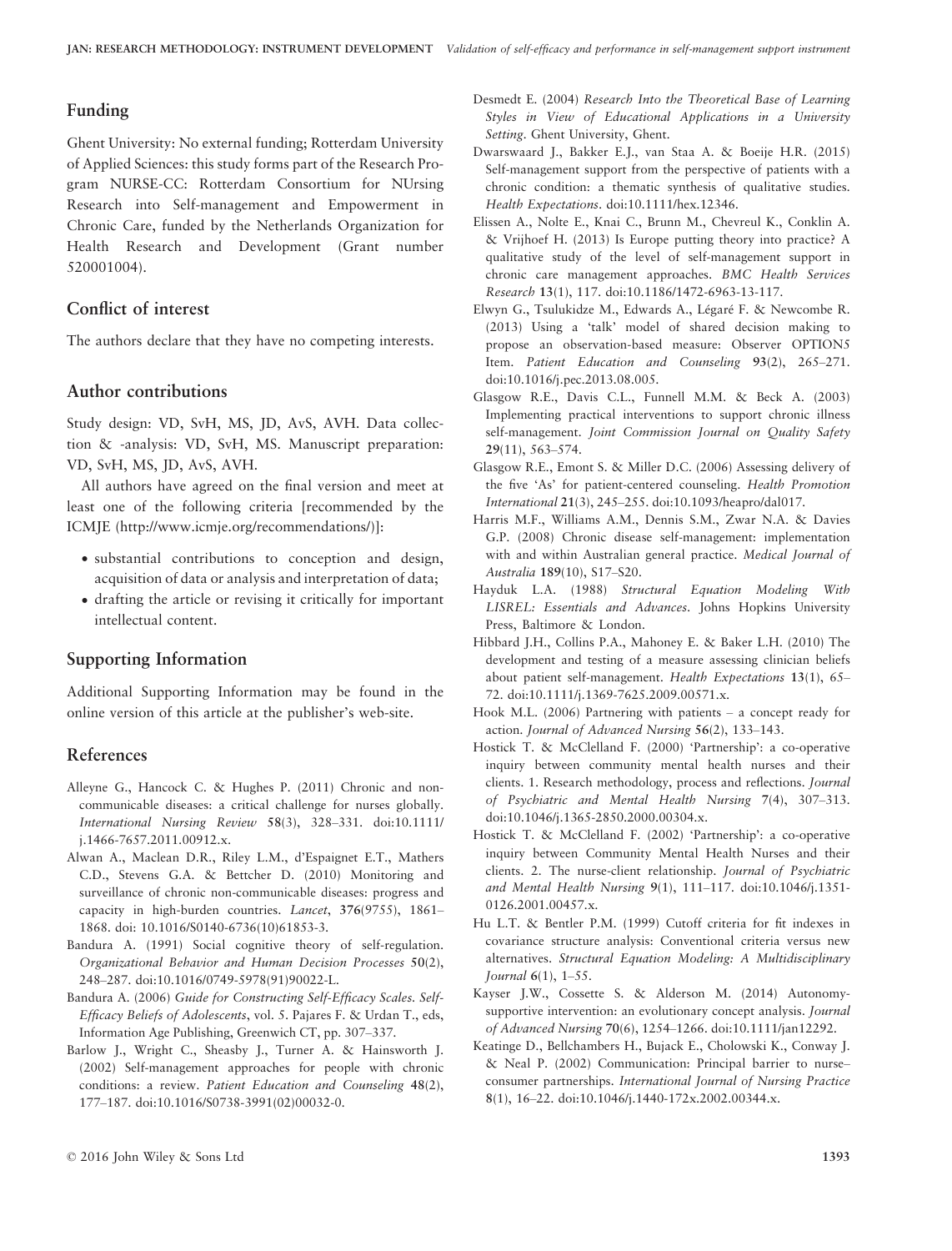- Kim S.C., Boren D. & Solem S.L. (2001) The Kim Alliance Scale: development and preliminary testing. Clinical Nursing Research 10(3), 314.
- Koole S., Dornan T., Aper L., Scherpbier A., Valcke M., Cohen-Schotanus J. & Derese A. (2012) Does reflection have an effect upon case-solving abilities of undergraduate medical students? BMC Medical Education 12(1), 75.
- Kosmala-Anderson J., Wallace L.M. & Turner A. (2010a) Does the professional and working context of United Kingdom clinicians predict if they use practices to support patients with long term conditions to self manage. Archives of Medical Science 6, 815– 821.
- Kosmala-Anderson J.P., Wallace L.M. & Turner A. (2010b) Confidence matters: a Self-Determination Theory study of factors determining engagement in self-management support practices of UK clinicians. Psychology Health & Medicine 15(4), 478-491. doi[:10.1080/13548506.2010.487104.](info:doi/10.1080/13548506.2010.487104)
- Kosmala-Anderson J., Wallace L.M., Turner A. & Barwell F. (2011) Development and psychometric properties of a self report measure to assess clinicians' practices in self management support for patients with long term conditions. Patient Education and Counseling 85(3), 475–480. doi[:10.1016/](info:doi/10.1016/j.pec.2010.10.007) [j.pec.2010.10.007](info:doi/10.1016/j.pec.2010.10.007).
- Krichbaum K., Aarestad V. & Buethe M. (2003) Exploring the connection between self-efficacy and effective diabetes selfmanagement. The Diabetes Educator 29(4), 653–662.
- Kriston L., Scholl I., Hölzel L., Simon D., Loh A. & Härter M. (2010) The 9-item Shared Decision Making Questionnaire (SDM-Q-9). Development and psychometric properties in a primary care sample. Patient Education and Counseling 80(1), 94–99. doi:[10.1016/j.pec.2009.09.034.](info:doi/10.1016/j.pec.2009.09.034)
- Lawn S., Battersby M., Lindner H., Mathews R., Morris S., Wells L. & Reed R. (2009) What skills do primary health care professionals need to provide effective self-management support? Seeking consumer perspectives. Australian Journal of Primary Health 15(1), 37–44. doi[:10.1071/PY08053](info:doi/10.1071/PY08053).
- Lawn S., Delany T., Sweet L., Battersby M. & Skinner T.C. (2013) Control in chronic condition self-care management: how it occurs in the health worker-client relationship and implications for client empowerment. Journal of Advanced Nursing 70(2), 383–394. doi:[10.1111/jan.12203](info:doi/10.1111/jan.12203).
- Leisen B. & Hyman M.R. (2001) An improved scale for assessing patients' trust in their physician. Health Marketing Quarterly 19 (1), 23–42. doi[:10.1300/J026v19n01\\_03](info:doi/10.1300/J026v19n01_03).
- Lorig K.R. & Holman H. (2003) Self-management education: history, definition, outcomes and mechanisms. Annals of Behavioral Medicine 26(1), 1–7. doi[:10.1207/S15324796](info:doi/10.1207/S15324796ABM2601_01) [ABM2601\\_01.](info:doi/10.1207/S15324796ABM2601_01)
- ter Maten-Speksnijder A.J., Grypdonck M.H., Pool A. & Streumer J.N. (2012) Learning opportunities in case studies for becoming a reflective nurse practitioner. Journal of Nursing Education 51 (10), 563–569. doi:[10.3928/01484834-20120820-05.](info:doi/10.3928/01484834-20120820-05)
- McDonald R., Rogers A. & Macdonald W. (2008) Dependence and identity: nurses and chronic conditions in a primary care setting. Journal of Health Organization and Management 22(3), 294–308. doi:[10.1108/14777260810883558.](info:doi/10.1108/14777260810883558)
- Moyers T.B., Martin T., Manuel J.K., Hendrickson S.M. & Miller W.R. (2005) Assessing competence in the use of motivational

interviewing. Journal of Substance Abuse Treatment 28(1), 19– 26.

- Nolte E. & McKee M. (2008) Caring For People With Chronic Conditions: A Health System Perspective: A Health System Perspective. McGraw-Hill International, Berkshire.
- Polit D.F. & Beck C.T. (2008) Nursing Research: Generating and Assessing Evidence for Nursing Practice. Lippincott Williams & Wilkins, Philadelphia.
- Pols R.G. (2009) Chronic condition self-management support: proposed competencies for medical students. Chronic Illness 5 (1), 7–14. doi[:10.1177/1742395308098888](info:doi/10.1177/1742395308098888).
- Sandman L., Granger B.B., Ekman I. & Munthe C. (2012) Adherence, shared decision-making and patient autonomy. Medicine, Health Care and Philosophy 15(2), 115–127. doi:[10.1007/s11019-011-9336-x](info:doi/10.1007/s11019-011-9336-x).
- Scholl I., Kriston L., Dirmaier J., Buchholz A. & Härter M. (2012) Development and psychometric properties of the Shared Decision Making Questionnaire–physician version (SDM-Q-Doc). Patient Education and Counseling 88(2), 284–290. doi:[10.1016/](info:doi/10.1016/j.pec.2012.03.005) [j.pec.2012.03.005.](info:doi/10.1016/j.pec.2012.03.005)
- Schulman-Green D., Jaser S., Martin F., Alonzo A., Grey M., McCorkle R. & Whittemore R. (2012) Processes of selfmanagement in chronic illness. Journal of Nursing Scholarship 44(2), 136–144. doi[:10.1111/j.1547-5069.2012.](info:doi/10.1111/j.1547-5069.2012.01444.x) [01444.x.](info:doi/10.1111/j.1547-5069.2012.01444.x)
- Stacey D., Taljaard M., Drake E.R. & O'Connor A.M. (2008) Audit and feedback using the brief Decision Support Analysis Tool (DSAT-10) to evaluate nurse–standardized patient encounters. Patient Education and Counseling 73(3), 519–525. doi:[10.1016/j.pec.2008.07.016.](info:doi/10.1016/j.pec.2008.07.016)
- Terwee C.B., Bot S.D., de Boer M.R., van der Windt D.A., Knol D.L., Dekker J. & de Vet H.C. (2007) Quality criteria were proposed for measurement properties of health status questionnaires. Journal of Clinical Epidemiology 60(1), 34–42.
- Thorne S.E., Ternulf Nyhlin K. & Paterson B.L. (2000) Attitudes toward patient expertise in chronic illness. International Journal of Nursing Studies 37(4), 303–311. doi:[10.1016/S0020-7489\(00\)](info:doi/10.1016/S0020-7489(00)00007-9) [00007-9](info:doi/10.1016/S0020-7489(00)00007-9).
- Udlis K.A. (2011) Self-management in chronic illness: concept and dimensional analysis. Journal of Nursing and Healthcare of Chronic Illness 3(2), 130–139. doi[:10.1111/j.1752-9824.2011.](info:doi/10.1111/j.1752-9824.2011.01085.x) [01085.x.](info:doi/10.1111/j.1752-9824.2011.01085.x)
- Vallis M. (2013) Behaviour change counselling how do i know if i am doing it well? The development of the Behaviour Change Counselling Scale (BCCS). Canadian Journal of Diabetes 37(1), 18–26.
- Visse M.A., Teunissen T., Peters A., Widdershoven G.A.M. & Abma T.A. (2010) Dialogue for air, air for dialogue: towards shared responsibilities in COPD practice. Health Care Analysis 18(4), 358–373. doi[:10.1007/s10728-009-0139-7](info:doi/10.1007/s10728-009-0139-7).
- Wagner E.H., Austin B.T., Davis C., Hindmarsh M., Schaefer J. & Bonomi A. (2001) Improving chronic illness care: Translating evidence into action. Health Affairs 20(6), 64–78. doi:[10.1377/](info:doi/10.1377/hlthaff.20.6.64) [hlthaff.20.6.64.](info:doi/10.1377/hlthaff.20.6.64)
- WHO (2014) Global Status Report on Noncommunicable Diseases. Attaining the Nine Global Noncommunicable Diseases Targets; a Shared Responsibility. World Health Organization, Geneva.